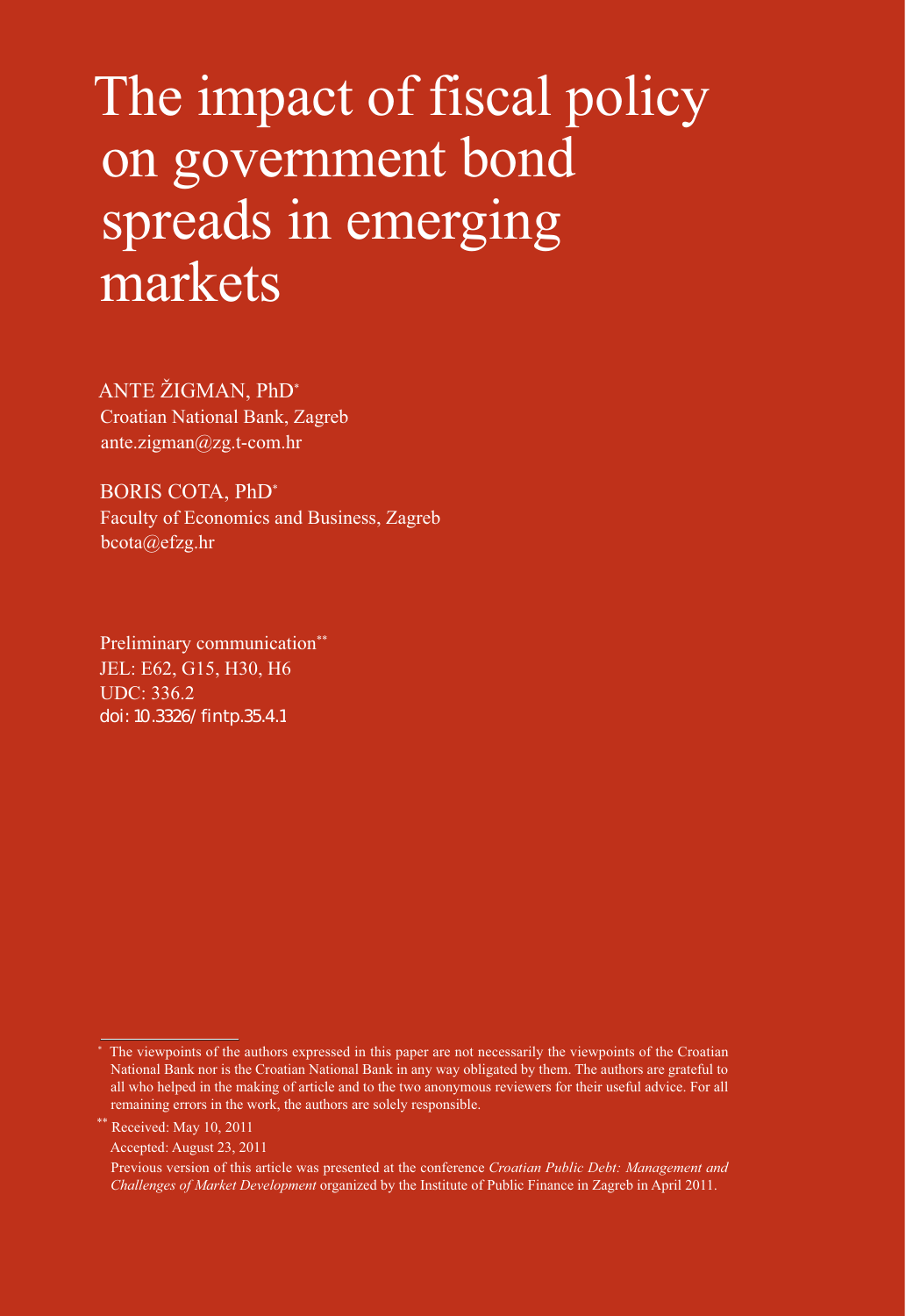#### 386 **Summary**

*Spreads on government bonds are a collective expression of differences in the level of development, risk, expected returns and other essential characteristics of states or regions the bond yields of which we wish to compare. At issue here is a collective expression of factors that work on the bond supply and demand side. These are for example the political environment (or political risks), expected re*turn, economic risks, expected inflation, expected change in the exchange rate, *solvency, way in which the bonds of a given state fi t into the portfolios of the major investors and so on. The paper identifies the influence of fiscal and non-fiscal factors on movements in spreads on government bonds in emerging markets. The*  possibility of isolating fiscal from non-fiscal influences on spreads and the identi*fication of the nature of fiscal impacts can be of great importance for the conduct* of fiscal policy. The results obtained can be used for an optimisation of fiscal po*licy so as to avoid negative impacts on yields (i.e. a growth in yields), that is, a growth in the costs of government borrowing. This paper enlarges the line of research by querying whether the structure of deficit financing (domestic or foreign) has an impact on bond yields in emerging markets, and how this impact is reflected on the other determinants of fiscal policy.* 

Keywords: fiscal policy, spreads, public debt, foreign debt, public finance, finan $cial$  crisis, budgetary deficit

#### **1 INTRODUCTION**

Government bond spreads are a collective expression of differences in levels of development, risk, expected return and other essential features of countries or regions whose bond yields we would like to compare. When we speak about spreads representing a collective expression of differences between two states or regions we are referring to a collective expression of factors that work on the bond supply and demand side. These are for example the political environment (political risks), anticipated returns, economic risks, expected inflation and expected exchange rate changes, solvency, the way in which the bonds of a given country fi t into the portfolios of the most important investors and so on.

Changes in spreads, that is a rise in them, reflect growing concerns of financial markets concerning the capacity and ability of given countries to service their debts in the future. In addition to increasing the costs of borrowing, arise in spreads signalises that investors have ever small motivation to lend funds, which such a country's access to the international capital market. The importance of spreads for the whole of fiscal policy is very great, and hence one of the logical motives for studying the impact of fiscal conduct on spreads is to show how it is possible to save important sums by a correct choice of fiscal policy instruments. It is important to recall that the spreads of government bonds have a great influence on interest rates, that is, the price of borrowing for all the other sectors of the economy that also have a need to borrow.

FINANCIAL THEORY AND PRACTICE 35 (4) 385-412 (2011) 35 (4) 385-412 (2011) PRACTICE FINANCIAL THEORY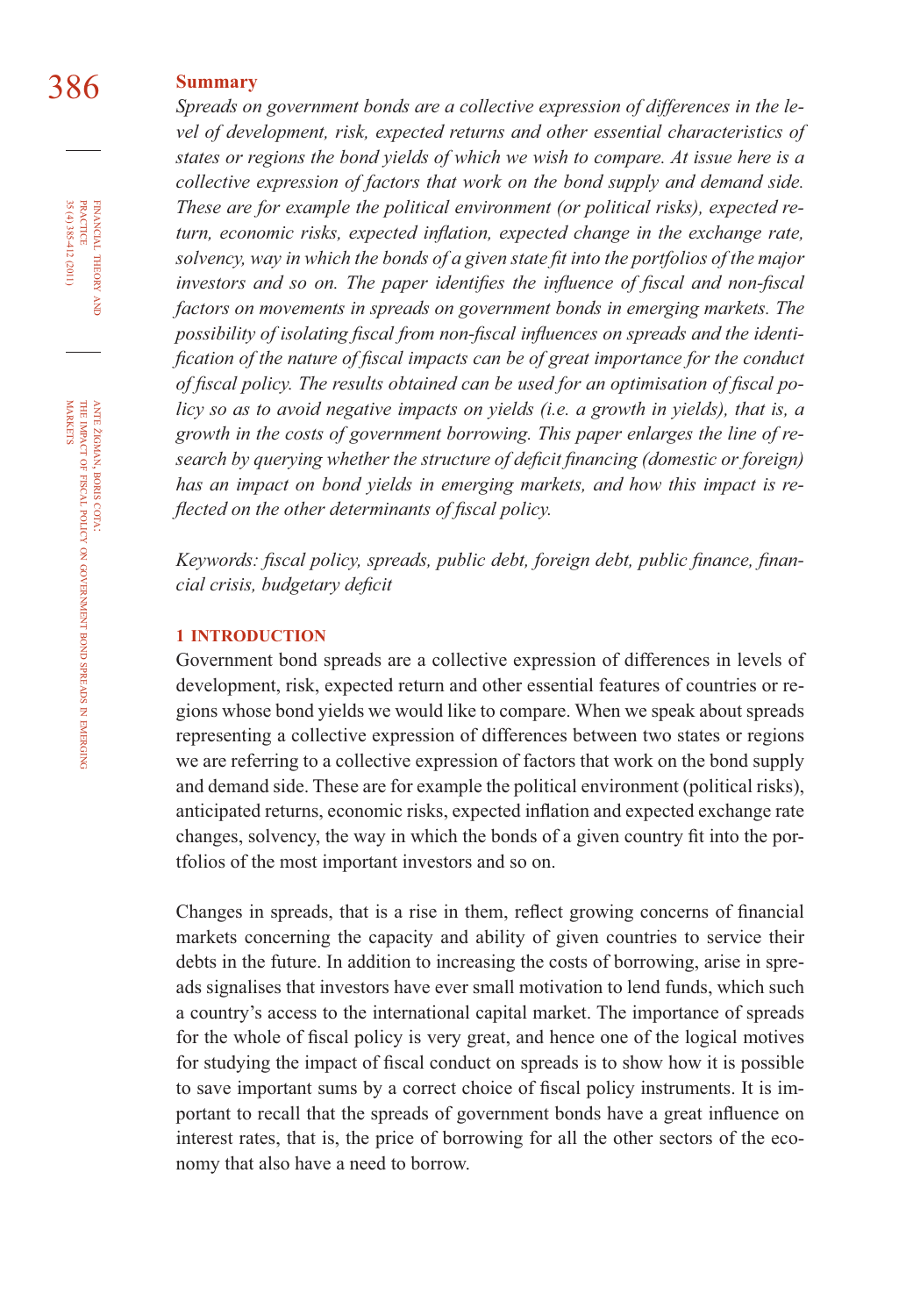The problem of explaining the spreads of government bonds is particularly com-<br>387 plex for two reasons. Firstly, spreads depend on the relative strength of the effect of the factors mentioned in different countries. In other words, changes in factors that affect bond yields cannot be examined in isolation for individual countries. It is always necessary to observe the relative strength of the functioning of individual factors within a broader group of countries and then choose the group that is relevant. Those countries and regions among which we observe major flows of capital are most often considered to be the relevant group of countries. Another reason for the complexity of the problem is that the prices of bonds, like the prices of all other financial assets, are subject to fluctuations that are very hard to explain, for in part they occur because of changes in the sentiments of market players. Expectations are variable and are from time to time subject to the action of irrational factors ("information cascades" are capable of inciting imitation and herd behaviour). Luckily, bonds, unlike stocks, do have maturity dates. This fact essentially mitigates the effect of fluctuations in the perception of risks on the prices of bonds. In addition, where government bonds are concerned, the credit risk is relatively little in comparison with other financial instruments and in comparison with other issuers of the same kind of bond, but is never entirely absent, which makes yields and spreads more stable than in the case of other financial instruments of long periods of maturity and greater degrees of risk. Hence the idea that yields or spreads could be explained by the variables that have fundamental effects on them. Fiscal policy is one such variable.

Fiscal policy could be among the most important determinants of yields and spreads of government bonds. It is well known that through its working fiscal policy can foster and yet also hamper economic growth. The direction of public expenditure can encourage private investment in capital projects and increase productivity by improving production techniques, for example through consistent enforcement of the law, respect for contracts and deadlines, and good regulations of the financial market. Investment in the physical infrastructure and human capital also has a positive effect on increasing the productivity of work and capital. The taxation system, as is well known, can also distort the allocation of resources, reducing economic growth and welfare. The economic, political and institutional environments affect the efficacy of public spending that might foster growth. Also important is the capacity of the creators of fiscal policy to increase tax revenue and take on credit to finance public expenditure while at the same time minimising the costs that can diminish economic growth. Accordingly, it is expected that a better and more trustworthy fiscal policy will reduce risks, tend to produce a better organisation of public debt instruments and in general underpin economic growth. For this reason expected yields of investors on investments in government bonds will be smaller, and vice versa. A simple practical recommendation follows: a credible fiscal policy needs to be pursued in order for the cost of government borrowing to be reduced to the smallest possible measure.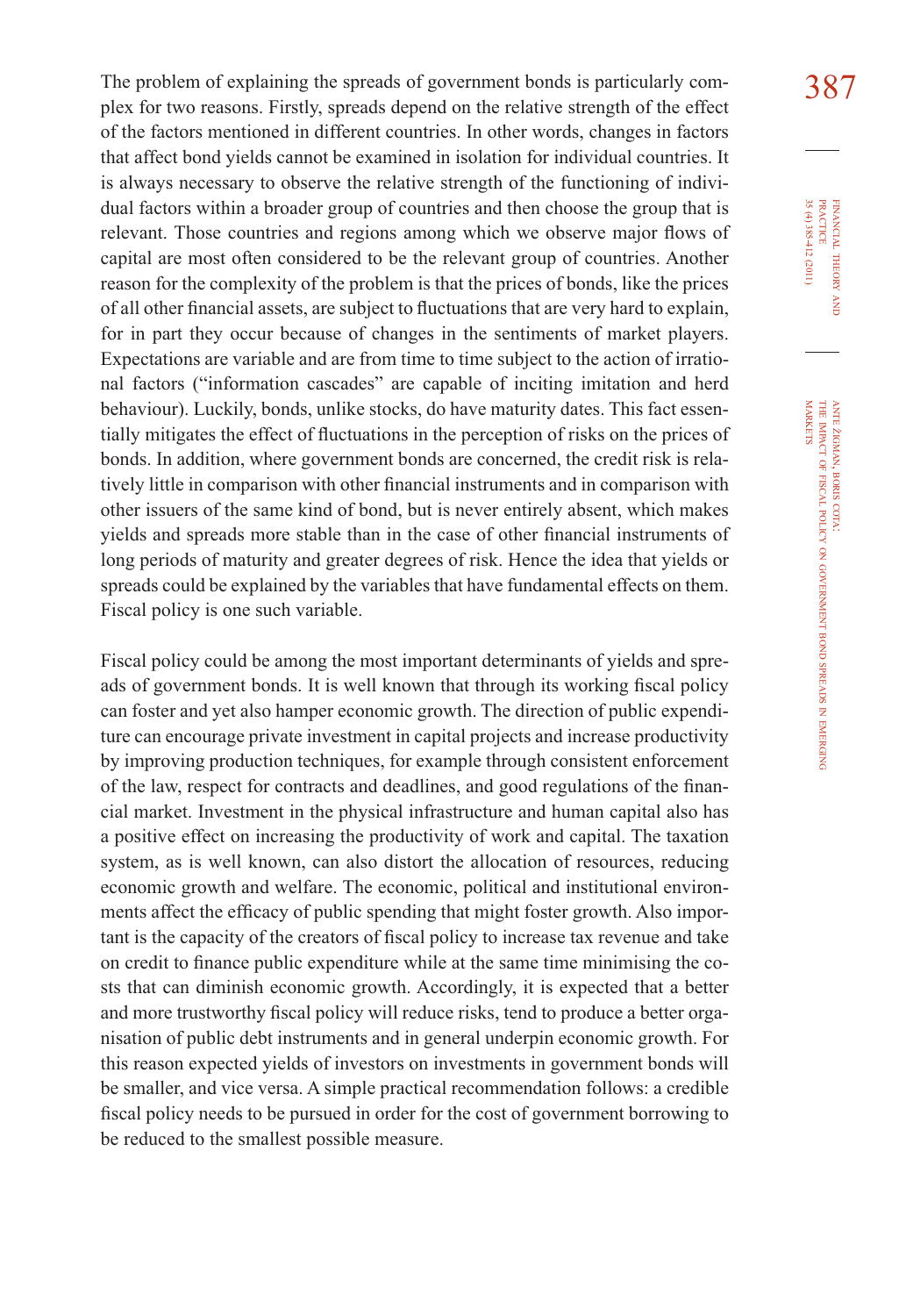388 This paper's subject matter covers the area of fiscal policy, public debt and spreads, the amount of which is determined on the market, in accordance with the handling of fiscal policy, which also comprehends the management of public debt. The objective of the authors of the paper is to investigate the trends in the movements of government bond spreads, primarily their connection with public debt management policy, that is, the structure of the public debt, using a sample of 14 countries that belong to the emerging market.

> In the context of a complex market mechanism it will be hypothesised that capital markets are not perfect, but they are open, which in a period of accelerated international financial integration can lead to the deviation of the subjective discount factors of investors from yields on bonds and a large number of changes in the number and structure of the government bond investor population. With these assumptions it is legitimate to test whether the currency structure of the public debt has an effect on government bond spreads. The paper endeavours to determine which characteristics of fiscal policy, or how a credible fiscal policy, can affect yields and spreads, and in particular to attempt to determine whether the currency structure of a debt, or a combination of domestic and foreign deficit financing, has an effect on the yields and spreads of government bonds. The method of the investigation is an estimate of a regression model of panel data for the period from the first quarter of 2003 to the end of 2010.

> Mendoza and Oviedo (2003) point out that if one ignores the uncertainty that is anyway inherent to financial markets and political processes, a key factor will inevitably be whether the current level of the public debt is sustainable in the given arrangement of international and domestic economic and financial variables. Asking such a question means that the annual indicators such as ratio of fiscal deficit to GDP, which researchers have used in the context of the traditional approach, cannot reveal essential information about the sustainability of fiscal policy. On the contrary, anti-cyclical fiscal policy can require an increase of the deficit to achieve credibility.

> After the introduction the paper begins with a review of the literature, where a commentary is given on previous understanding and knowledge or perhaps theoretical determinants of this theme. Chapter three discusses current trends of movements in emerging market yields, while the fourth chapter considers the effect of fiscal policy on differences in spreads in the emerging market. The central part of the paper is to be found in the fifth chapter, where an econometric analysis of the influence of fiscal policy on bond spreads is carried out. The last chapter provides a conclusion and recommendations.

#### **2 A REVIEW OF THE LITERATURE**

The starting point of modern research into bond spreads of the developing countries is to be found in the paper of Sebastian Edwards of 1986. Prompted by the

FINANCIAL

35 (4) 385-412 (2011)

THEORY FINANCIAL THEORY AND PRACTICE 35 (4) 385-412 (2011) PRACTICE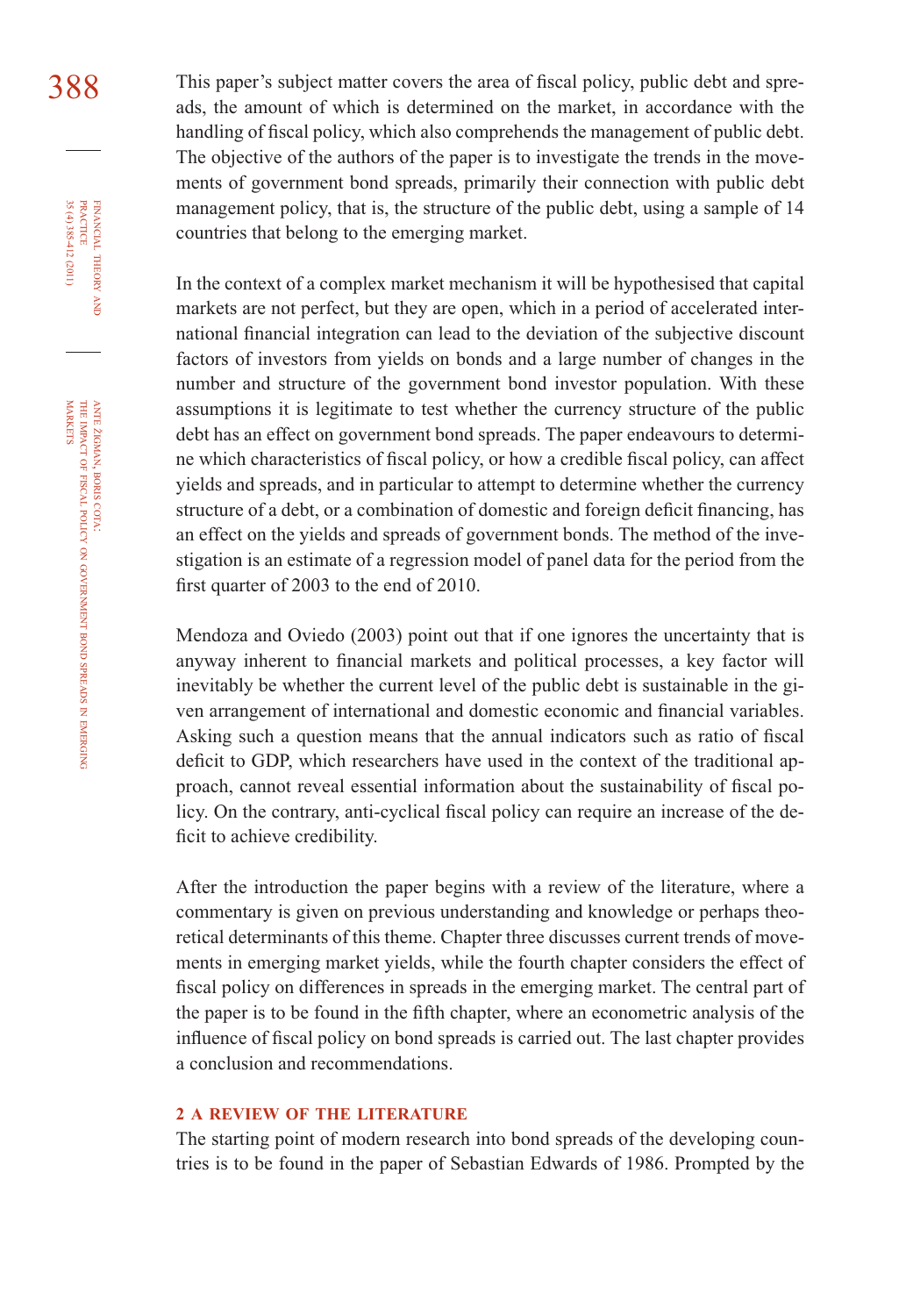debt crisis of the 1980s, during which researchers analysed the determinants of 389 interest rates and spreads on international loans, Edwards, following up an idea first proposed by Folkerts-Laundau (1985) considered that yields and spreads of government bonds could provide better information concerning the risk of problems arising with foreign debt repayment in the developing countries.

The work of Eichengreen and Mody (1998) put in place a new standard in empirical research. While the Edwards approach to this research was based on an examination of the effects of fundamentals on spreads, Eichengreen and Mody assumed that it was not only the fundamentals of a given country that were important for spreads but also the global market setting. This also applies to the influence of investor sentiment and structural factors such as changes in the quality of the debtor issuing the bonds in global circumstances that have changed. Their paper brought new methodological standards into the literature as well. They pointed out that the variables that affect spreads are the very same variables that affect the decision to issue bonds, while changes in the number and value of issues also affect spreads. Because of this simultaneity, evaluations of parameters by the least squares method will probably be biased, and in this kind of research it is necessary to use more advanced econometric approaches, particularly if the data sample is founded on yields of newly issued bonds.

Eichengren and Mody brought a much more highly worked-out classification of explanatory variables into the literature and also determined their construction much more carefully. In their work there are four groups of variables: bond characteristics (maturity, face value, sale methods); global conditions (yield on ten year American government bonds); issuer characteristics (if it is a government, which global region it belongs to); and characteristics of the country (credit rating or other already mentioned macroeconomic variables). Since credit rating is tightly correlated with fundamental characteristics of the national economy, Eichengreen and Mody used the residual regression of credit rating on macroeconomic fundamentals. Using only the residual from the rating regression in the spreads regression, in fact they used only that part of the information that the rating gives on top of the information contained in variables describing the economic fundamentals of some country. Information about the fundamentals is as a rule widely disseminated and well known to market players, and it can be expected to have a direct effect on spreads independently of information given by the rating.

Prompted by this, Edda Zoli (2004) developed a model in which she integrated the line in the empirical literature that we are presenting with the credit rationing theory (Stiglitz and Weiss, 1981). Edda Zoli showed that the function of supply of funding for emerging market issuers grows up to a certain level of spread, after which it becomes vertical. This means that conditions will occur from time to time in which the amount of the spread, whatever it is, cannot compensate for the risk perception of the terrified investors. The research of Zoli (2004) confirmed the hypothesis that the link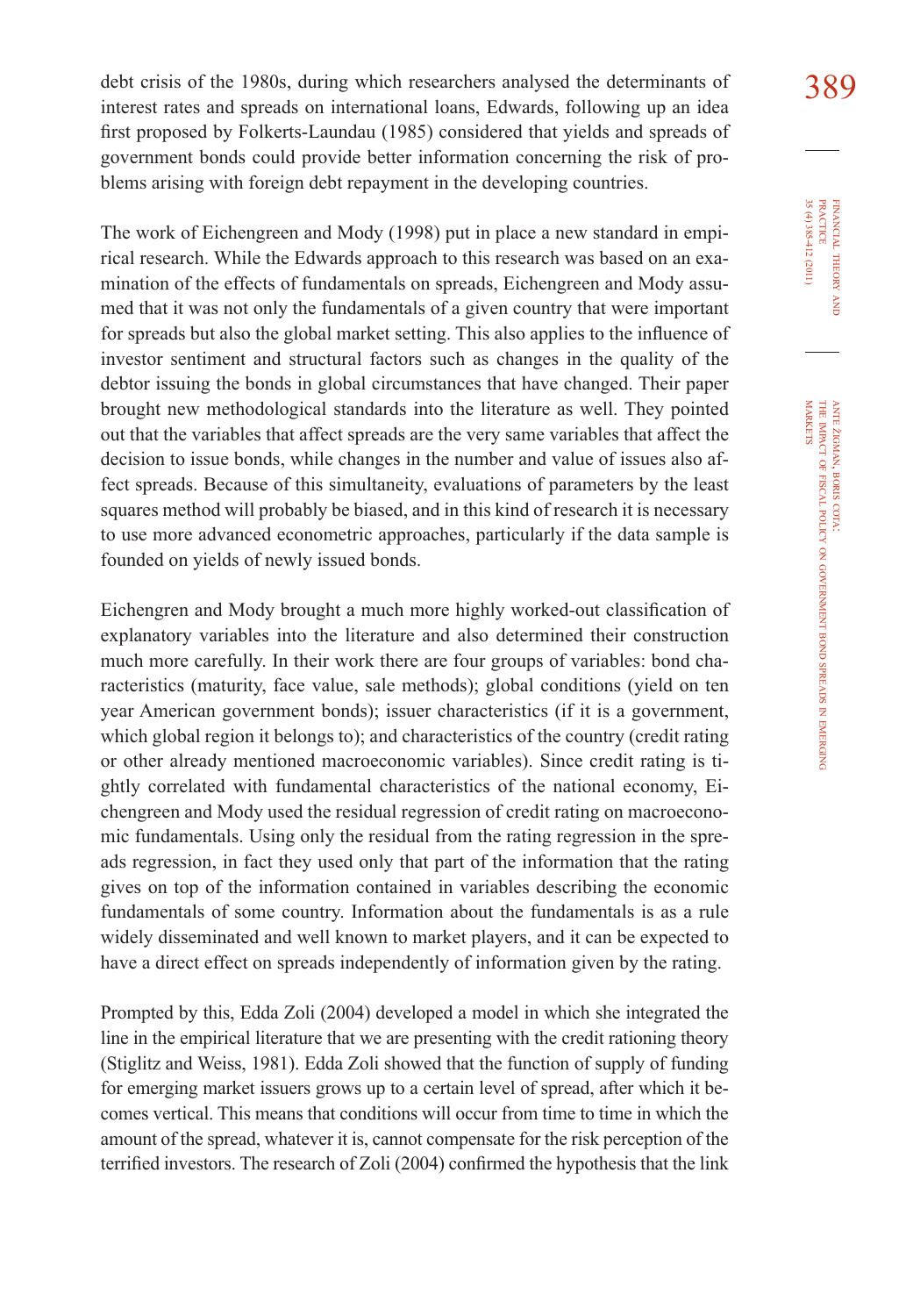390 between the external debt/GDP ratio and spread is not linear. There is an upper threshold after which the function of supply of money for emerging markets does become vertical (inelastic in comparison to the spread). From the many other variables, only the following had significant parameters with expected signs: investment risk index, crisis binary variables (proving the existence of the contagion effect), money market interest rate on the US dollar, international reserves expressed in months of imports and the international reserves/GDP ratio.

> In 2009, a group of authors from the ECB (Nickel, Rother and Rülke, 2009) conducted research concerning the link between budgetary deficits and government bond spreads. Their contribution to the literature is reflected in the choice of countries analysed: the Czech Republic, Hungary, Poland, Russia and Turkey, for they think that in the new countries there is an interesting relation between fiscal system and financial markets. They were also interesting in finding out what kind of deviations of results of fiscal correlations with government bond spreads there were through an evaluation of panel data. They conclude that fiscal variables do have a significant effect on government bond spreads when panel data are employed. However, the tests that relate to the data for each country separately showed less evidence of the correlation of fiscal data and government bond spreads. Worth mentioning is that the results of the research for individual countries depend on their level of development, and thus only the analyses for Hungary and Russia showed the impact of deficits on a spreads. The authors consider that government bond spreads represented the projected government bond investment risk, and accordingly it is important to comprehend market expectations, which is included in their model via a consensus of economic projections. The research results show a correlation between deficit and spread such that an increase of the deficit of one percentage point brings about an increase on the government bond spread of 4 percent, while the effect for Russia was still more marked, a 1% increase in the deficit leading to a rise in the spread of as much as 13%.

> From the perspective of creators of fiscal policy the results of Nickel, Rother and Rülke suggested that it is necessary to conduct a prudent fiscal policy. Cross-country data show that there is no simple connection between fiscal imbalances and the risk premiums that investors insist upon. Accordingly, the level of disequilibrium that might be acceptable to investors could be far lower than those that the creators of fiscal policy intend to implement.

> Policy credibility and prudence could be defined as the likelihood that economic policy creators will execute the promised good economic policy, that it will not, resort to a worse economic policy. From the point of view of fiscal policy the requirement of credibility comes down to its long-term sustainability (fiscal solvency) for it is upon this that the capacity of a government to meet its long term liabilities depends. We can find the roots of the approach that stresses fiscal sustainability as early as the paper of Alesina and Perotti (1996). Assuming that a credi-

FINANCIAL

35 (4) 385-412 (2011)

THEORY FINANCIAL THEORY AND PRACTICE 35 (4) 385-412 (2011) PRACTICE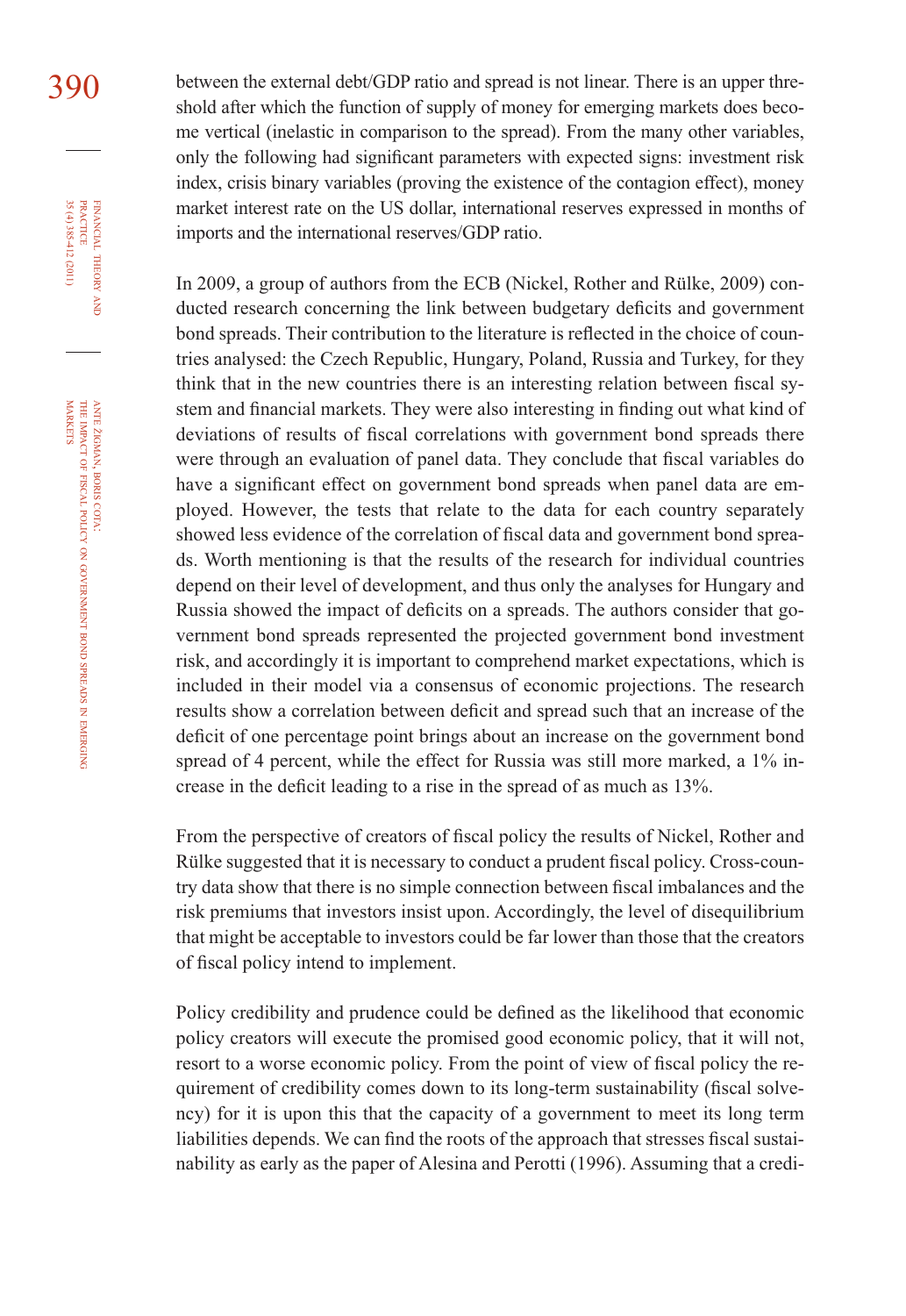ble fiscal policy leads to a lower spread, the authors explored various ways of fi $\sim$  391 scal adjustment in a large number of countries and concluded that a credible fiscal policy is founded on control of expenditure and not on an extraordinary growth of revenue.

Hauner, Jonas, and Kumar (2007) investigated the effects on rating and spreads of eurobonds and yields of domestic bonds denominated in the domestic currency. The hypothesis that they test is that which motivated Luengnaruemitchai and Schadler (2007); they want to show that the EU new member states (NMS) enjoyed lower spreads than other emerging market countries because of the rise in credibility of economic policy thanks to their EU membership. The approach in modelling that they use is as follows: they choose three dependent variables (rating, spread and yield on local bonds), but they go into all three regressions with the same set of potential explanatory variables. They are: external debt and exports ratio, international reserves and imports ratio, current account balance/GDP, government balance/GDP, per capita income and a binary variable for crisis months. Firstly, they evaluate the equation for all the emerging markets in the sample, then only for the new member states, and at the end via observation of differences in parameters conclude on whether the financial markets rewards the new member states by stronger effects on spread reduction. And while the results are dubious for local currency yields, Hauner, Jonas and Kumar (2007) find the reward effect in rating and spreads.

A few papers that more or less explicitly put the focus on fiscal issues have announced a possible continuation of evolution in spreads research. The lack of any integration of the traditional approach and that of fiscal sustainability that Akitoby and Stratmann (2006) only just began represents a serious shortcoming, particularly in the light of the fact that literature about the development of the sovereign debt market shows that there are effects of the development of this market on variables shown to affect the spreads in government bonds (Šonje, 2000).

The first such mechanism is inflation. A review of traditional studies has confirmed that the link between inflation and spreads is of a positive character. However, the inflation effect might well hide the development of the market-for-publicdebt-instruments effect. The development of the market for instruments of public debt will reduce the need for inflationary methods of financing fiscal deficits and the development of this market will tend to produce lower spreads via lower inflation (Fry, 1997).

The second mechanism works via reduced oscillations in real output, which also might hide the effect of the development of the public debt instruments market. The development of the public debt market unfolds in parallel with the development of the private financial sector that needs such a market to be able to do business with the state and manage risks more easily. Kumhof and Tanner (2005) point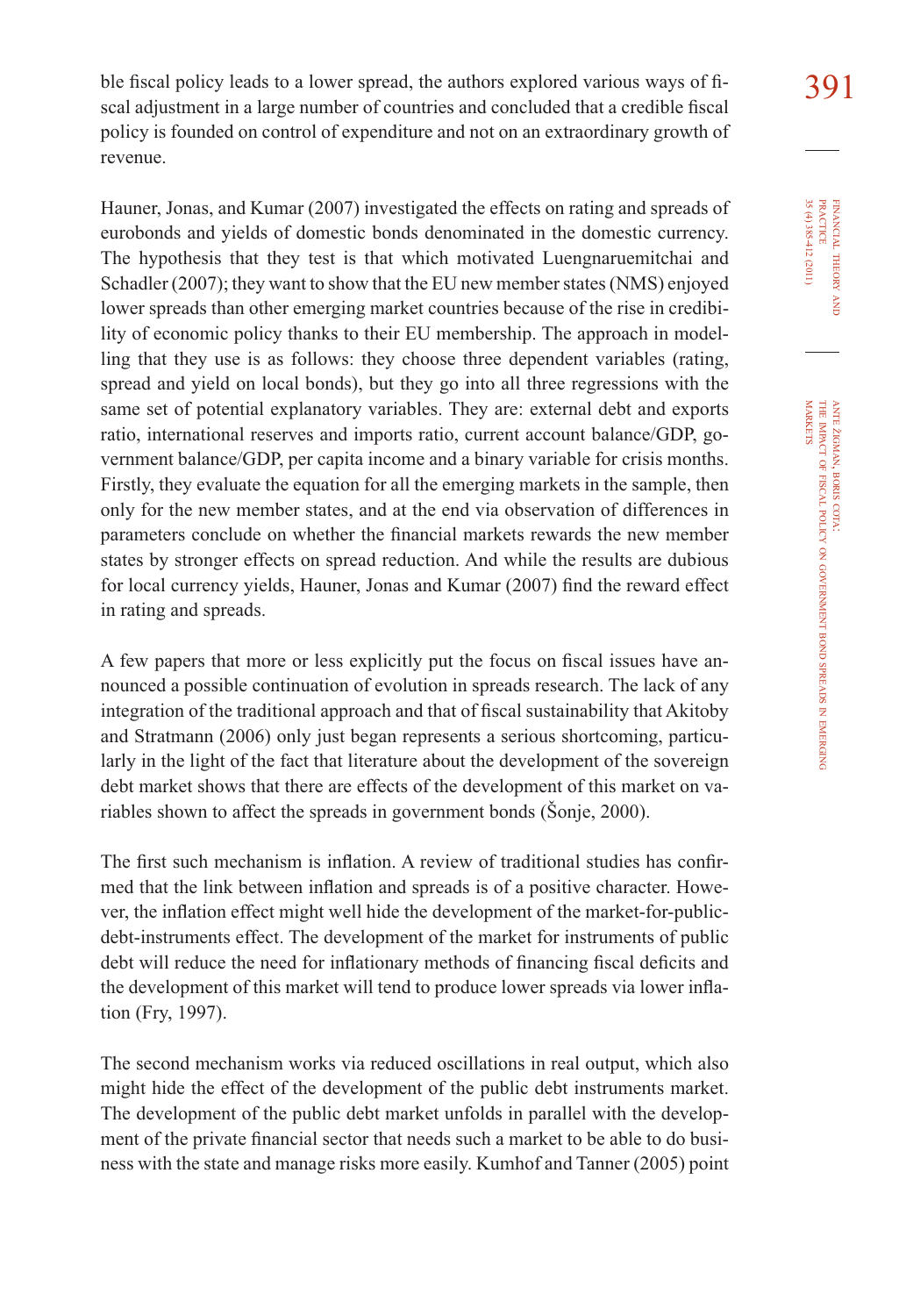392 out that a rich array of government bonds also means a plentiful supply of collateral, without which private financial agents cannot surmount the problem of information asymmetries on the private markets. For this reason it is not surprising that countries with a developed private financial sector and a market for public debt instruments record smaller oscillations in real per capita income (Denzier, Ijigun and Owen, 2000). As Catao and Sandeep (2004) proved there is a correlation between oscillations in output and risks of default, we can conclude that the development of the sovereign debt market can directly or indirectly favour financial development and the reduction in oscillations of real income, which in turn lead to a reduction in risk of default and credit spreads.

> A third mechanism might work via the speed of economic growth. Traditional literature provides arguments tending to support the thesis that more rapid economic growth might be linked with lower spreads. From this point of view it is important that there do exist proofs of the positive effect of growth of a domestic market for public debt instruments on the speed of economic growth. Ali Abbas and Christensen (2007) on a sample of 93 developing countries in the period 1976-2004 find a positive effect of the non-inflationary (moderate) level of domestic public debt (compared to GDP) on economic development. The effect is stronger when the debt can be freely traded, when it is not held by the banks and when the real interest rate is positive.

> The fourth mechanism is a set of different influences that cannot easily be distinguished. What is common to them all is that they might appear in addition to effects that work through the standard variables of macroeconomic fundamentals. These impacts will be grouped within the hypothesis concerning the balanced structure of the public debt.

> The balanced public debt structure is premised on the average public debt/GDP ratio not differing between Latin America and East Asia, but in the structure of public debt the share of the domestic component is much smaller in Latin America (Jeanne and Guscina, 2006). The reasons for such a state of affairs have been quite well explored. It is necessary to reach a certain level of development of a domestic investor base and domestic savings with respect to maturity and understanding of the instruments for a domestic public debt market to be able to develop appropriately (Claessens, Klingebiel and Schmukler, 2003). Jeanne and Guscina  $(2006)$  show that the share of long-term domestic debt with a fixed rate of interest in Latin America fell to about 10% in 2000, from 40% in 1980. The shares of such public debt in developed markets and Asia range between 80% and 90%. These figures confirm the original sin of states with major financial fluctuations that do not manage to develop domestic markets for instruments of public debt and in which, for this reason, a positive correlation between short term interest rates and the nominal exchange rate in conditions of instability arises (Eichengreen and Haussmann, 1999; Haussmann and Panizza, 2003). Such a situation has a negative effect on financial development and economic growth.

FINANCIAL

35 (4) 385-412 (2011)

THEORY FINANCIAL THEORY AND PRACTICE 35 (4) 385-412 (2011) PRACTICE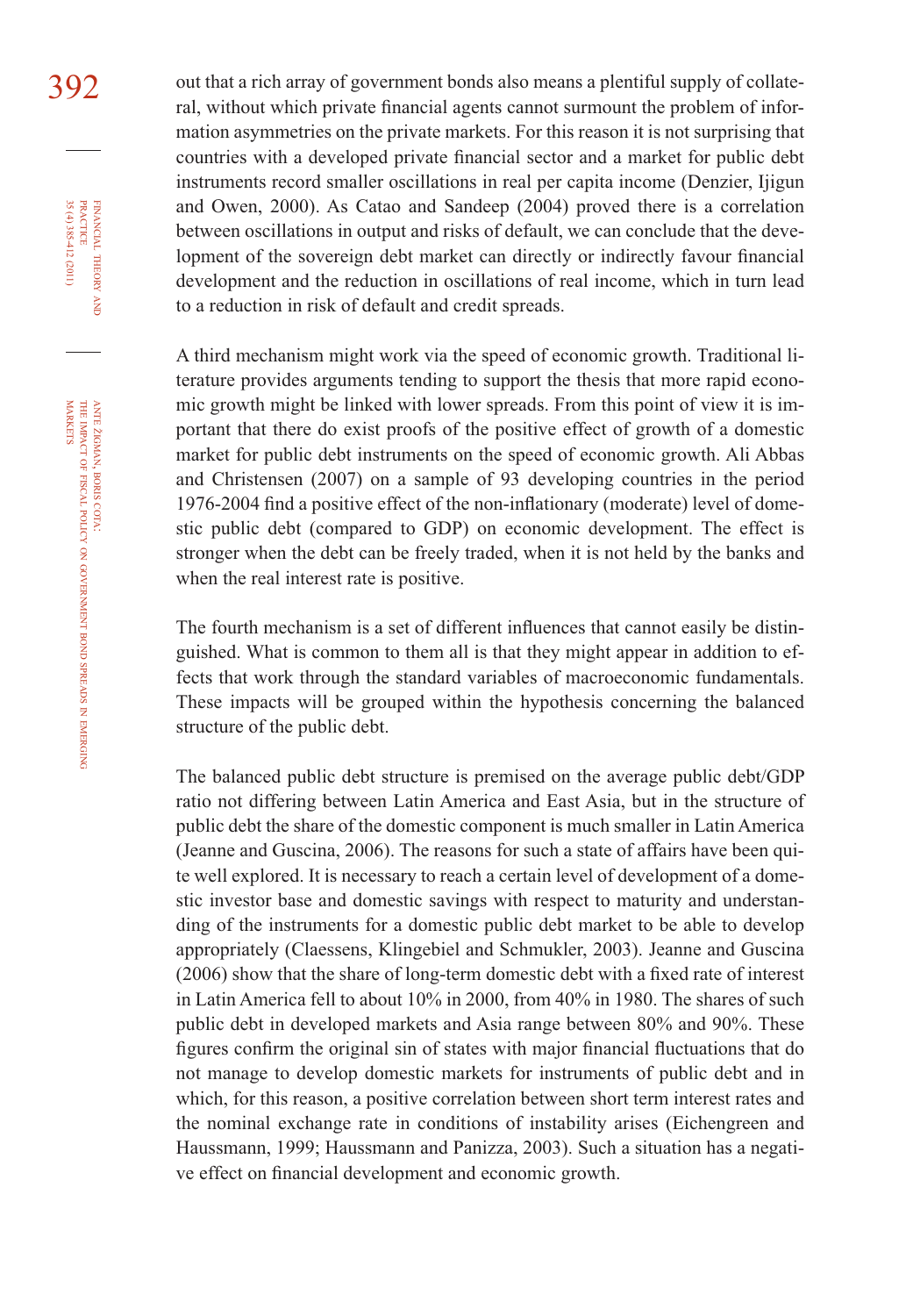Jeanne and Guscina (2006) show that the initial instability that produces such a  $393$ structure of public debt can be explained by an inflationary shock that is defined as three years running in which the rate of inflation is greater than 100%. Regression analysis shows that after such an inflationary shock the domestic long-term public debt market will be almost completely closed for the whole of the next decade, while the negative effect is apparent even three decades later. This approximately corresponds to the memory of the generation that bore the brunt of inflation and its negative effects. This result is confirmed by the action of the mentioned inflationary mechanism (Fry, 1997), which is linked with the mechanism of fluctuation in growth (Denzier, Iyigun and Owen, 2000) and the speed of growth (Ali Abbas and Christensen, 2007). However, the balanced structure of public debt hypothesis also has much wider implications that future research should take into consideration.

For if the effect of the development of a market for instruments of public debt were to work only through the variables of macroeconomic fundamentals (speed of growth, real output fluctuations and rate of inflation), then variations of the variables of the debt structure would not be able to explain the additional part of the variation of spreads over and above the part of the variations explained by the macroeconomic fundamentals. However, similarly to the value of the residual information content of the rating proved by Eichengreen and Mody (1998), economic literature provides support for the proposition that the structure of a public debt instrument market could contain a residual effect over and above that which is explained by the fundamentals.

If we look at the presented evolution of the literature about the determinants of spreads the conclusion inevitably arises that economic studies are entering a period in which there will be an increasing search for links between the variables of fiscal sustainability and spreads. After the first attempts, which gave very good results (Akitoby and Stratmann, 2006) it is to be expected that in the future greater attention will be devoted to the effect of the development and structure of the market for public debt instruments on the yields and spreads of government bonds.

#### **3 CURRENT TRENDS IN EMERGING MARKET SPREADS**

Fiscal policy has to provide a stable and predictable environment in which the market can work effectively and encourage public trust in fiscal policy and a political consensus. That is, fiscal policy in developed market economics has its impact on prices, real interest rates, risk premiums and aggregate demand and potential production. Furthermore, its basic role is the allocation of resources between public and private sectors, to savings and investment, and consumption. Every perception that public finances are unsustainable will create uncertainty, which will encourage economic agents to take this fact and its consequences into consideration in their decisions. Increased uncertainty can lead to contracts being made short term, and the increase in the costs of risk insurance reduces the potential for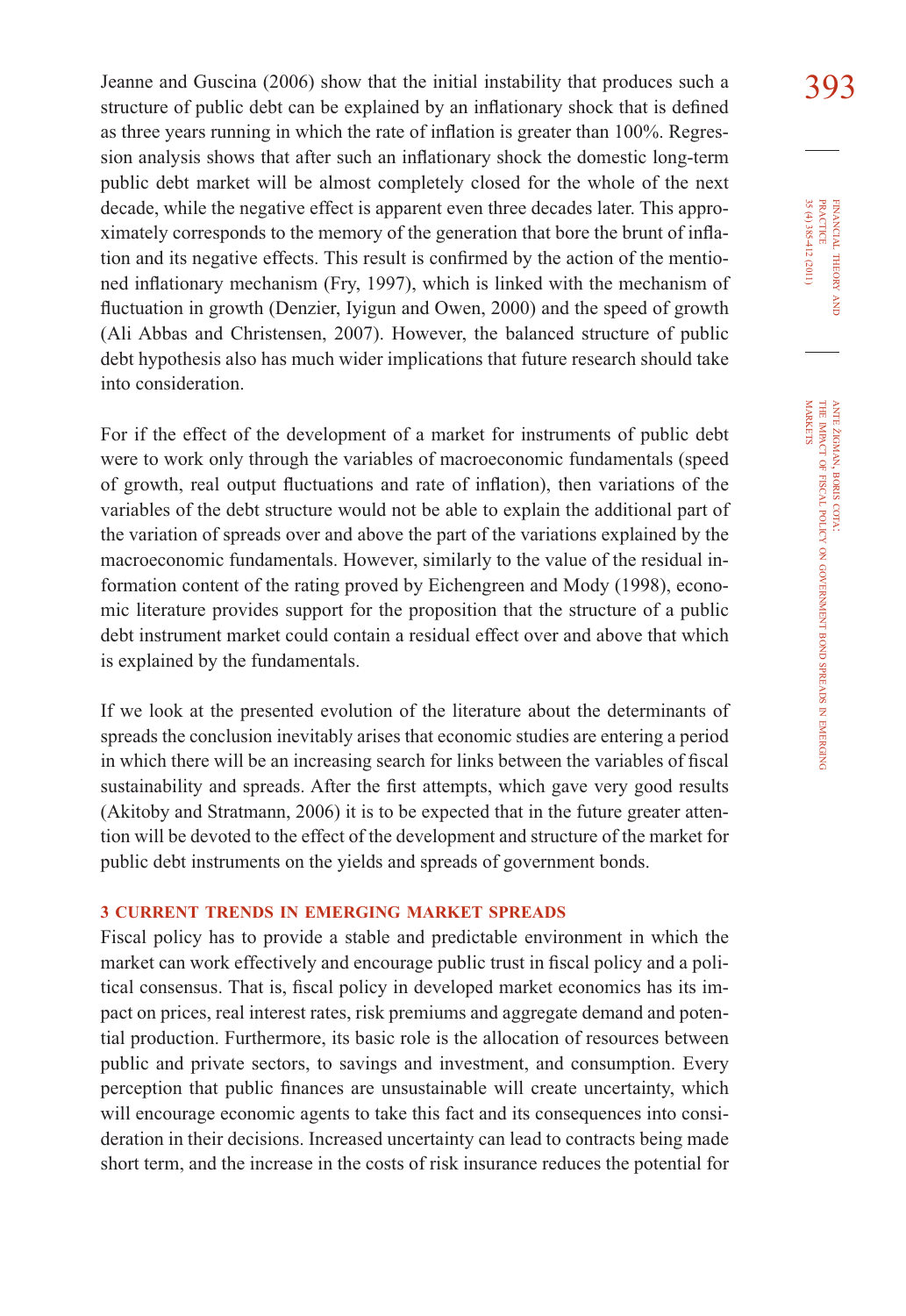394 economic growth. In general, fiscal sustainability is crucial for economic stability and economic risk.

> Fiscal sustainability is universally defined as the ability of a government over the course of time to service its debt. This requires running a fiscal policy aimed at stabilising relations between discounted current value of primary deficits and the remaining amount of the public debt. According, a positive difference between average rate of interest and economic growth means, all other things being equal, that a higher level of remaining debt will require greater primary surpluses in order to ensure fiscal sustainability.

> Analysis of current trends in bond spreads gives an empirical answer to the analysis of fiscal sustainability for all countries are planned to be covered in this paper, which are, including Croatia: Bulgaria, the Czech Republic, Hungary, Latvia, Lithuania, Poland, Romania, Russia, Slovakia, Slovenia, Mexico, China, Turkey and Ukraine. These countries have several characteristics in common. All of them are countries with a faster or slower tempo of integration into the world economy and international financial markets. Most countries are large issuers of public debt, but their development status is not entirely the same. Ten countries are members of the EU and accordingly are counted within the circle of countries that are more developed than the others in the sample, while some of the countries can still be treated as countries in transition from developing to developed countries.

> The current trends in bond spread movements cover data for bonds that mature within five to ten years. The choice of long-term bonds is made accordingly because during the life cycle of a bond a number of changes occur depending on the economic situation of the moment (inflation, economic growth, competitiveness, crisis), the implementation of economic policy, political changes (elections, entering associations), the economic situation in the immediate environment because of the spillover effect, external shocks, the trends in international and domestic interest rates, exchange rate trends and other reasons. The bond spreads of each country are calculated according to the benchmark bond, in this case the German government bond popularly known as the *bund*. For each of these countries, bonds issued on the international market with maturities of ten years were taken.

> Data in the movement of spreads cover the period up to December 2010. It can be stated that the data clearly show the ending of the crisis, but not any return to the pre-crisis level. The spreads in 2010 were maintained at 2005 levels, above all because of the continuing fiscal situation, more difficult than the 2007 period. Figure 1 shows the movement of spreads for Croatia, Bulgaria, Mexico, Turkey, Russia, Poland and China.

> We can find a significant difference in the spreads before and after the crisis. The current trends in movements of bond spreads show that the recent financial crisis produced a structural shift in spreads to a higher level for almost all the countries,

FINANCIAL

35 (4) 385-412 (2011)

THEORY FINANCIAL THEORY AND PRACTICE 35 (4) 385-412 (2011) PRACTICE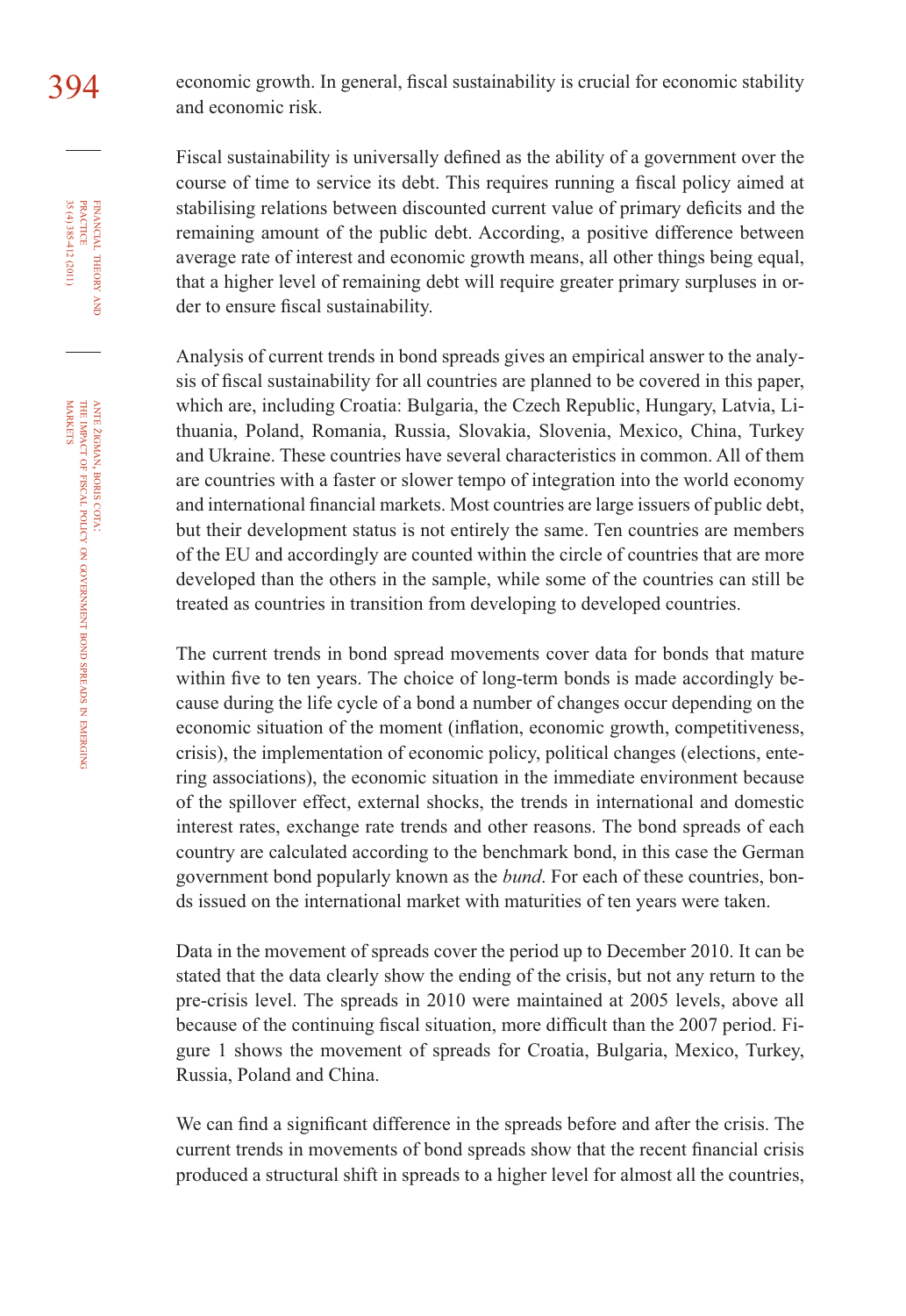save for China. Figure 1 shows that not a single bond except the Chinese returned  $395$ to the pre-crisis levels, all of them being at levels that are regularly higher than those at the beginning of 2005. The situation is nevertheless considerably better than during the period of the financial crisis, for the high level of volatility on the bond market that came out of the crisis turbulence of 2008/2009 started to drop to the normal level in early 2010. The financial crisis started with the bankruptcy of one of the five biggest investment banks in the world, Lehman Brothers, on September 15, 2008, which very greatly increased the perception of risk, bringing about an escalating world financial crisis and creating distrust among the market players themselves.

#### **FIGURE 1**



*Trends in government bond spreads (1) (in basis points)*

*Source: Bloomberg, Reuters.*

The beginning of the crisis can be clearly seen in the growth of spreads for all countries, which are, however, differentiated by the intensity of change in spreads. In this short analysis we can see that of the observed European countries, Poland had the smallest growth in spreads, while Croatia had the biggest. One of the reasons must be that Croatian is not a member state of the EU, unlike Poland. But Russia and Mexico also recorded smaller spreads than Croatia, clearly the consequence of economic fundamentals, which are not to Croatia's advantage. China is a special case here, for the movement in spreads was almost untouched by the financial crisis, and a structural advance was made in a positive direction, in that the spread during 2010 on Chinese bonds fell to the lowest level after the crisis.

35 (4) 385-412 (2011) **PRACTICE** PRACTICE FINANCIAL 35 (4) 385-412 (2011) FINANCIAL THEORY THEORY AND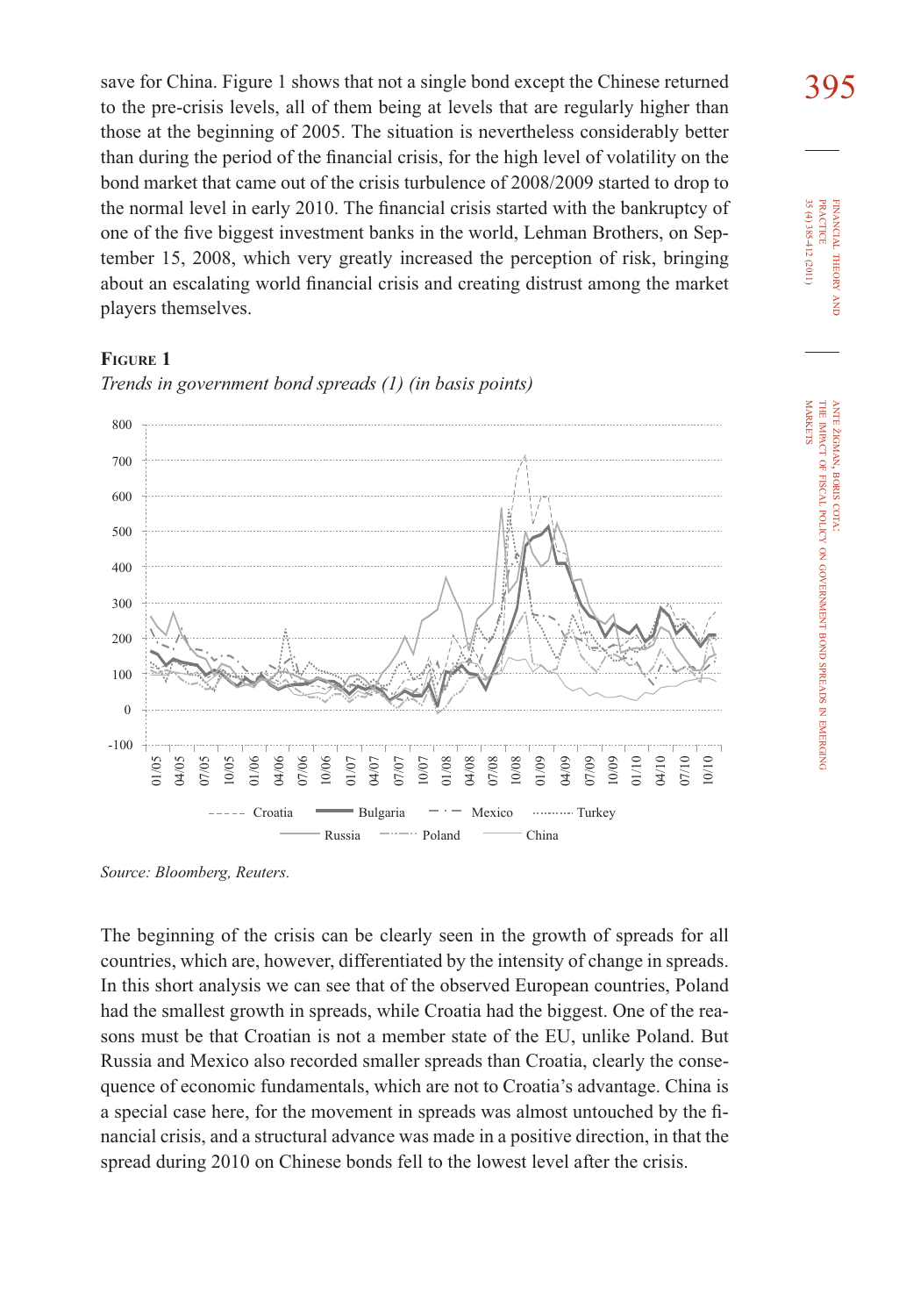396 Figure 2 shows the spreads of government bonds of the more advanced NMS, with Slovenia and Slovakia, which had introduced the euro, being in the foreground.

> The biggest surprise in this group are certainly Hungary and the Baltic states, which for the whole period of the transition were models of economic development and the running of a sensible and consistent economic policy; however, even before the global financial crisis their vulnerability had been seen. Investors in the capital market very quickly perceived the risk and turned it into a higher spread as against the benchmark bond.

#### **FIGURE 2**





*Source: Bloomberg, Reuters.*

Current trends in spread movements can also be analysed via statistical indicators of the movement of spreads in the period from 2003 to 2010. Table 1 shows the basic statistical indicators, the minimum, maximum, average, standard deviation and coefficient of variation for the movement of spreads on government bonds for seventeen countries. The sources of data for this table are Bloomberg and Reuters and they are calculated as the difference of current yields on ten year euro-denominated government bonds for each one of these countries as compared with the benchmark bond.

The result of the analysis shows that the smallest (i.e. negative) bond spreads are in the countries of the EU, led by Slovenia, followed by the Czech Republic, Slo-

z EMERGING FINANCIAL

35 (4) 385-412 (2011) PRACTICE

35 (4) 385-412 (2011) **PRACTICE** FINANCIAL THEORY

THEORY AND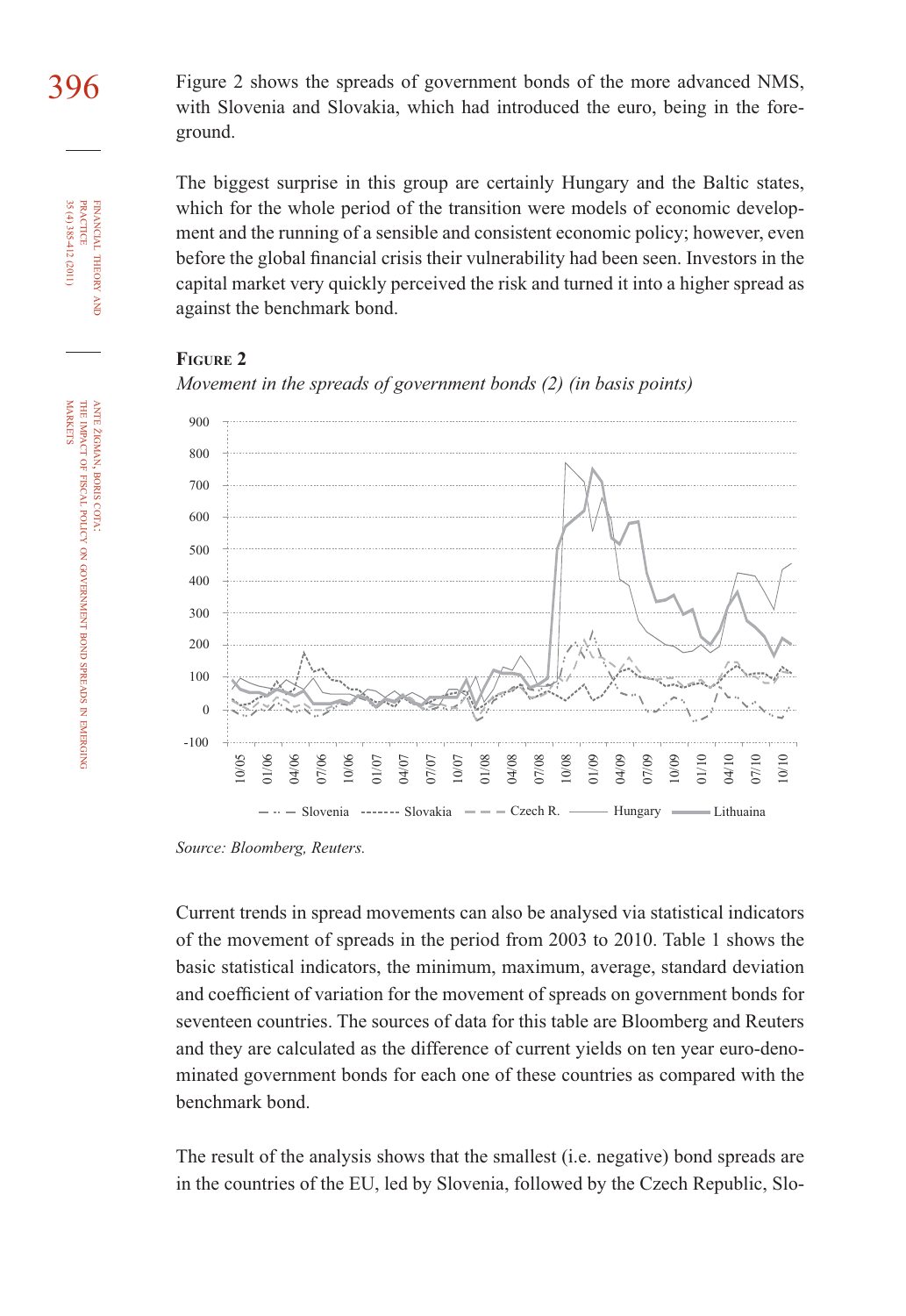vakia and so on. It is interesting that China has the smallest average deviation from the central value.

| ۰.<br>× | ۰, |  |
|---------|----|--|
|         |    |  |

#### **TABLE 1**

*Statistical indicators of spreads, 2003-2010 (in basis points)*

| Country   | <b>Minimum</b> | <b>Maximum</b> | Mean  | Standard dev. | <b>Coefficient of</b><br>variation $(\%)$ |
|-----------|----------------|----------------|-------|---------------|-------------------------------------------|
| Bulgaria  | 6.4            | 514.0          | 168.4 | 111.7         | 66.3                                      |
| Czech R.  | $-31.8$        | 217.6          | 51.9  | 52.2          | 100.5                                     |
| Croatia   | 21.9           | 714.7          | 190.0 | 140.4         | 73.9                                      |
| China     | 20.0           | 144.9          | 75.8  | 32.4          | 42.7                                      |
| Latvia    | 13.1           | 822.4          | 191.2 | 213.6         | 111.7                                     |
| Lithuania | 7.8            | 749.7          | 178.1 | 176.5         | 99.1                                      |
| Hungary   | 14.9           | 767.7          | 182.0 | 170.4         | 93.6                                      |
| Mexico    | 0.4            | 439.3          | 137.7 | 111.2         | 80.8                                      |
| Poland    | $-10.2$        | 277.6          | 114.3 | 66.0          | 57.7                                      |
| Romania   | 25.4           | 965.1          | 225.7 | 179.1         | 79.3                                      |
| Russia    | 53.7           | 565.5          | 212.7 | 123.7         | 58.2                                      |
| Slovakia  | $-21.5$        | 176.2          | 67.1  | 39.5          | 58.8                                      |
| Slovenia  | $-54.5$        | 239.4          | 16.1  | 53.1          | 330.2                                     |
| Turkey    | 24.3           | 688.4          | 202.2 | 139.8         | 69.1                                      |
| Ukraine   | 134.8          | 2.709.6        | 625.3 | 633.1         | 101.3                                     |

*Source: Authors' calculation.*

In the whole period from 2004 to 2010 the Chinese government bond moved in a narrow range of spreads from 20 to 144.9, and as can be seen from figure 1 the financial crisis did not seriously impinge on the Chinese economy. This observation shows how great is the influence of economic fundamentals on the capital market, that is, better quality economic indicators enable lower spreads to be maintained because investors do not seek risk premiums. China has proved exceptionally resistant to the global financial crisis and is emerging from that crisis with the fewest consequences.

At the peak of the crisis in 2009, the Chinese economy recorded a growth of 8.7%, which was above official government forecasts, which had amounted to 8%. The rapid growth in spite of the fall in exports (because of the recession in the USA and the EU) was recorded because of large investments in capital goods, which spurred domestic demand (Gligorov, 2010).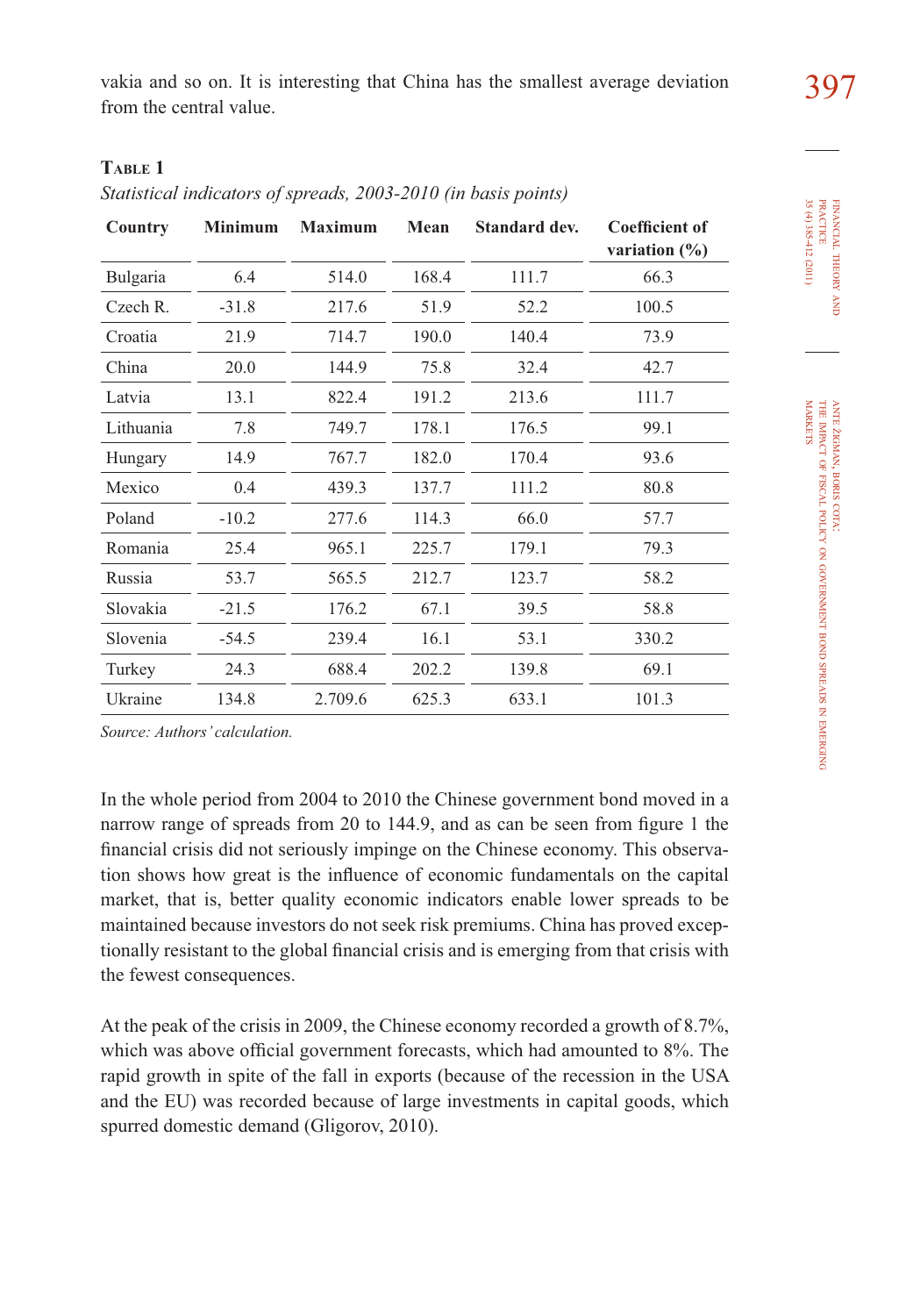398 Analysis of the average value of the spreads shows that the values were lowest in Slovenia, Slovakia and the Czech Republic, with China on their heels, and China had the smallest average deviation from the mean. That the Chinese bond had the best performance of all the bonds is shown by the coefficient of variation, the lowest for the Chinese bond spread.

> The standard deviation of spreads (table 1) is smallest for China, which has been concluded to have gone through the crisis untouched. Then came the EU NMS, which are in addition among the best developed, i.e. Slovenia, the Czech Republic, Slovakia and Poland. Hungary is interestingly far from this group and the standard deviation of its spreads is closer to the NMS that do not have very good indicators. Unlike previous years, when Hungary was in the forefront of the convergence on EU standards, in 2009 and 2010 its indicators and achievements were closer to the countries of Eastern Europe. The fiscal consolidation that Hungary started in 2006 did not produce very satisfactory results, which was reflected on the movement of Hungarian bond spreads because investors required a greater risk premium for holding its bonds.

> Countries that maintain an average spread at a level of over 200 basis points (2 percentage points) above the benchmark are Romania and Russia. On the other side of the spectrum, with an average spread of below 100 basis points are Slovenia, the Czech Republic, Slovakia and China. The market had concluded that the risks entailed with the government bonds of Romania and Russia were so great that holding these bonds required a greater yield for the risk. Turkey had an average spread of 199, and Croatia also had a spread of a high 183 basis points above the benchmark bond. The average spread for such a long period of time clearly shows the quality of the conduct of economic policy. Every day, investors on the capital market evaluate the quality of the economy from which they buy bonds, and from these average spreads it is possible to draw conclusions about the average state of the economy of each of the countries observed. The spread shows how much of a risk premium investors seek to keep the government bonds of a given country. Transition countries and countries in which a market economy is being created perform poorly in maintaining economic stability and a fully functioning market irrespective of the economic or political unions they have joined. An example here is Romania, which because of the halting of reforms had at the beginning of 2010 to negotiate a stand-by arrangement with the IMF. Here one should say that Poland too (the only country in the EU not to have suffered an economic decline) and Mexico (a country from the sample) also sought IMF help through a so-called flexible credit line. Croatia, as a non-member of the EU has a relatively high average spread of 183 basis points above the benchmark bond, which is a consequence of the process of convergence on European integration, for accession to the EU implies a course of processes of reforms and harmonisation with European market economy standards. Clearly the market has the perception that running an economic policy requires more concrete results.

FINANCIAL

35 (4) 385-412 (2011)

THEORY FINANCIAL THEORY AND PRACTICE 35 (4) 385-412 (2011) PRACTICE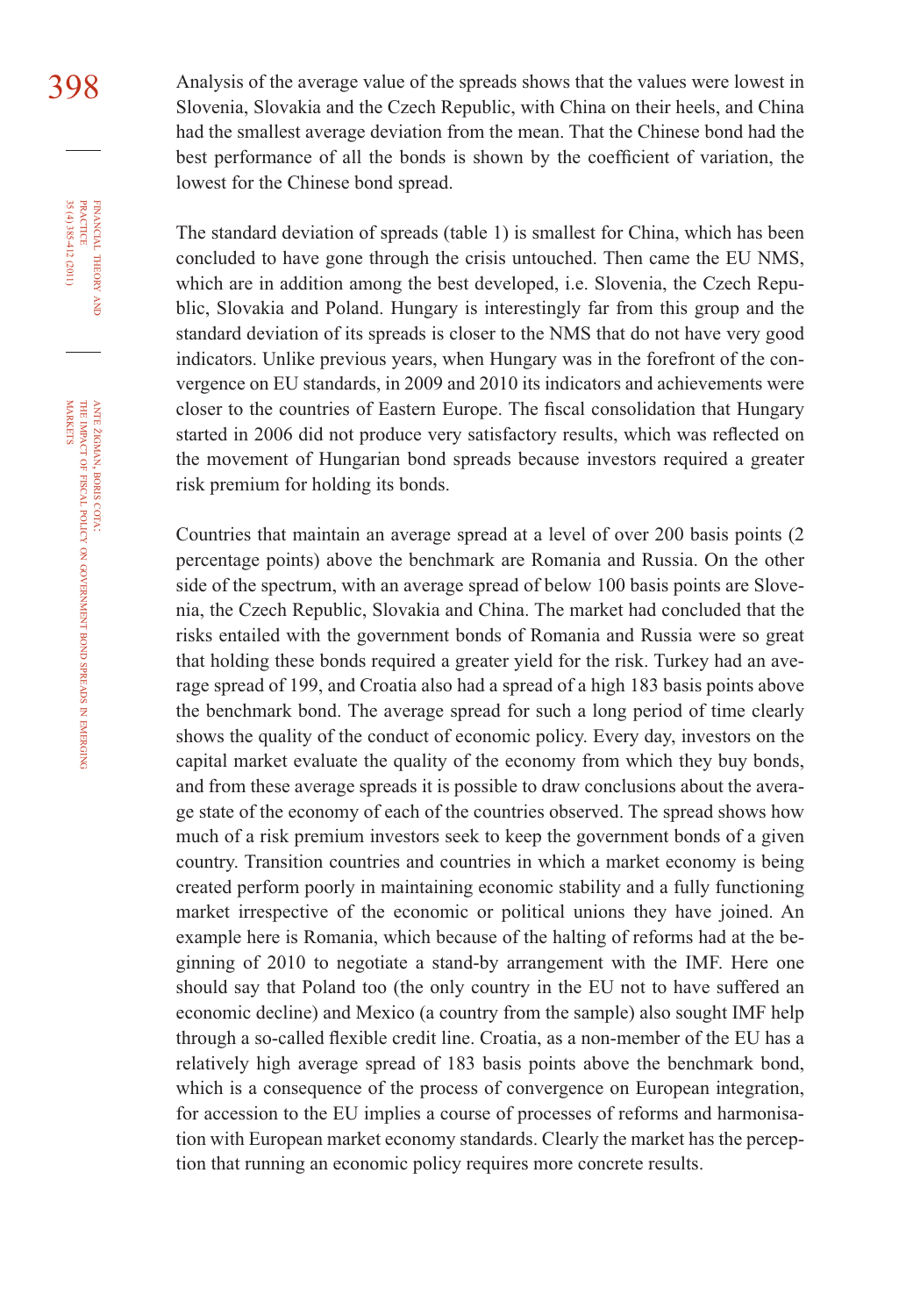#### **4 INFLUENCE OF FISCAL POLICY ON SPREADS IN EMERGING** 399 **MARKETS**

How does movement in spreads correlate with individual countries' deficits? General government deficit expressed as percentage of GDP (table 2) surged in the last few years in all countries and in 2009 all the countries recorded a deficit, even those that proverbially are in surplus.

The calculation of the correlation between budgetary deficit (table 2) and spreads shows, for most countries, a positive relationship with on the whole a high coefficient of correlation. The result explains that the greater the deficit the higher will be the spreads on government bonds in relation to the benchmark.

#### **TABLE 2**

| Country   | 2003     | 2004    | 2005    | 2006    | 2007    | 2008   | 2009    | $2010*$ |
|-----------|----------|---------|---------|---------|---------|--------|---------|---------|
| Bulgaria  | $-0.30$  | 1.60    | 1.90    | 3.00    | 0.10    | 1.8    | $-4.7$  | $-3.9$  |
| Czech R.  | $-6.60$  | $-3.00$ | $-3.60$ | $-2.60$ | $-0.70$ | $-2.7$ | $-5.8$  | $-4.8$  |
| Croatia   | $-4.50$  | $-4.30$ | $-3.50$ | $-3.00$ | $-2.50$ | $-1.4$ | $-4.1$  | $-5.7$  |
| Latvia    | $-1.60$  | $-1.00$ | $-0.40$ | $-0.50$ | $-0.30$ | $-4.1$ | $-10.2$ | $-8.0$  |
| Lithuania | $-1.30$  | $-1.50$ | $-0.50$ | $-0.40$ | $-1.00$ | $-3.2$ | $-9.2$  | $-8.0$  |
| Hungary   | $-7.20$  | $-6.40$ | $-7.90$ | $-9.30$ | $-5.00$ | $-3.8$ | $-4.4$  | $-4.0$  |
| Poland    | $-6.30$  | $-5.70$ | $-4.10$ | $-3.60$ | $-1.90$ | $-3.7$ | $-7.2$  | $-7.9$  |
| Romania   | $-1.50$  | $-1.20$ | $-1.20$ | $-2.20$ | $-2.50$ | $-5.7$ | $-8.6$  | $-7.5$  |
| Russia    | 2.37     | 4.85    | 7.51    | 7.45    | 6.13    | 4.9    | $-6.3$  | 0.0     |
| Slovakia  | $-2.80$  | $-2.40$ | $-2.80$ | $-3.50$ | $-1.90$ | $-2.1$ | $-7.9$  | $-8.0$  |
| Slovenia  | $-2.70$  | $-2.20$ | $-1.40$ | $-1.30$ | 0.00    | $-1.8$ | $-5.8$  | $-6.0$  |
| Turkey    | $-11.30$ | $-4.50$ | $-0.60$ | 0.80    | $-1.00$ | $-2.2$ | $-6.7$  | $-4.0$  |
| Ukraine   | $-0.25$  | $-2.65$ | $-1.73$ | $-0.66$ | $-1.15$ | $-1.5$ | $-4.1$  | $-6.0$  |

*General government deficit as % of GDP (in basis points)* 

*\* Estimate.*

*Source: Eurostat, WIIW.* 

A positive correlation of spreads and a budget deficit is a signal that this is one of the most important indicators to the market of the quality of a bond that the investors have in their portfolios. It is logical that there should be an effect on bond spreads not only from the budgetary deficit but also from other economic indicators, but the objective here is to show current trends in the impact of fiscal policy on bond spreads, and we know that the deficit is one of the most important results of fi scal policy. Figure 3 shows a positive correlation for all countries save for Hungary, which had divergent results of fiscal policy with respect to movement in spreads. During 2007 Hungary retrospectively reviewed its deficit for it had pu-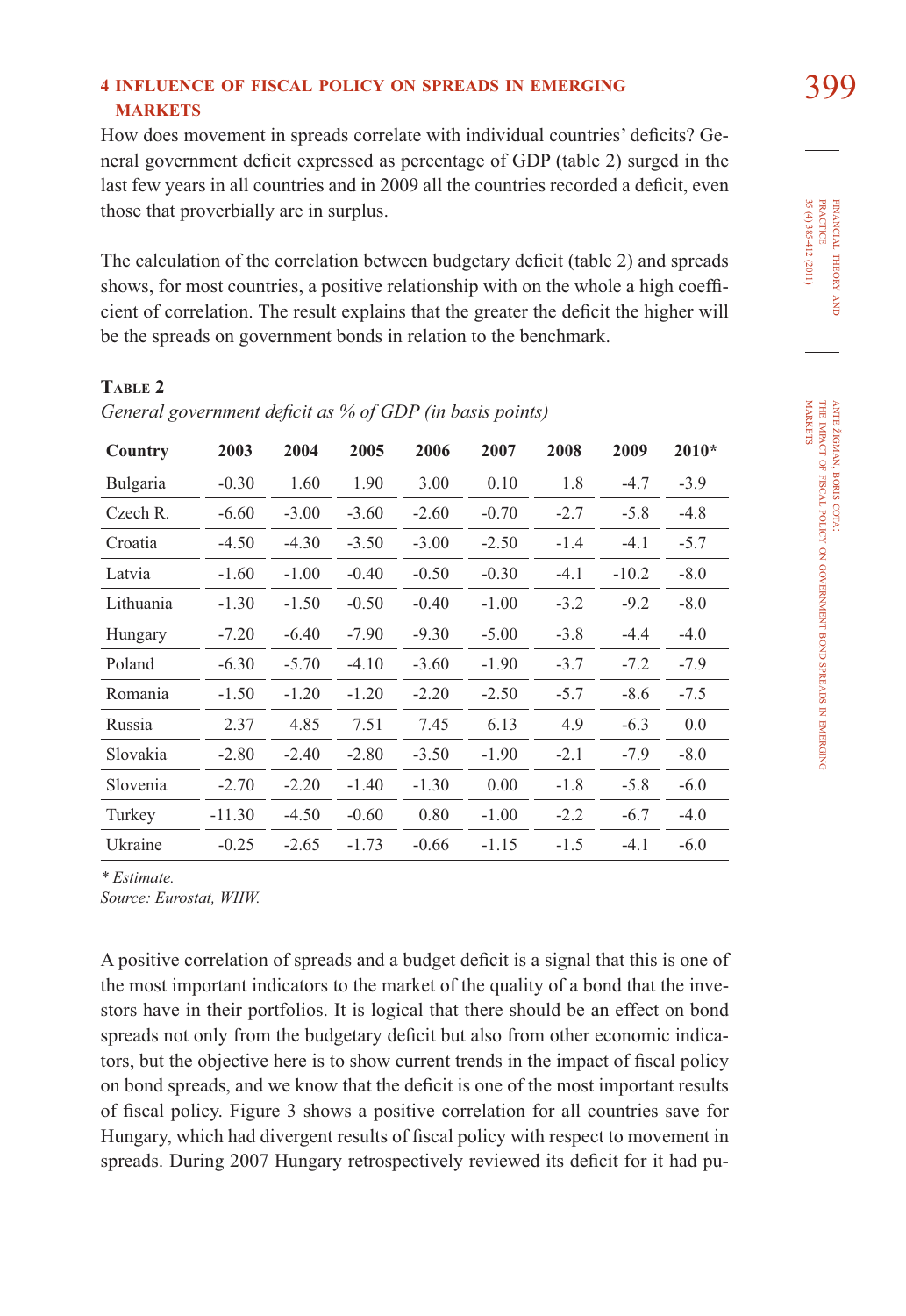blished data concerning deficits that were lower than had really been made. During the period of economic growth in the whole of Europe Hungary had a high deficit because of the poorly managed fiscal policy, and yet the spreads were relatively low, because of the perception that the overall economic situation was positive.



#### **FIGURE 3**

*Correlation of budgetary deficit and government bond spreads (2003-2010)* 

The results from figure 3 show conclusively that for most of the countries there is a correlation between movement in spreads and the deficit of general government budget, which is the crucial result of the conduct of fiscal policy. In order to confirm these finds, a step further was taken in the analysis by taking not the deficit for the calculation of the correlation but public debt taken as a percentage of GDP  $(table 3)$ . The results of the calculation (figure 4) also show a tight relation between movement of public debt and spreads, except for China, which has divergent movements between public debt and spreads. The very close relation between movement in the public debt and spreads (figure 4), and general government deficit and spreads (figure 3) show that fiscal policy has the most important role in the movement of government bond spreads.

From the perspective of conducting economic policy, the results of the analysis carried out show that the creators of economic policy in emerging market countries must pay attention to running a high quality fiscal policy. A significant difference in correlations among the countries show that there is a difference in the treatment of the results, but the link is clear: the lower the deficit and the public

FINANCIAL

FINANCIAL THEORY<br>PRACTICE 35 (4) 385-412 (2011)

35 (4) 385-412 (2011) PRACTICE

400

THEORY AND

*Source: Authors' calculation.*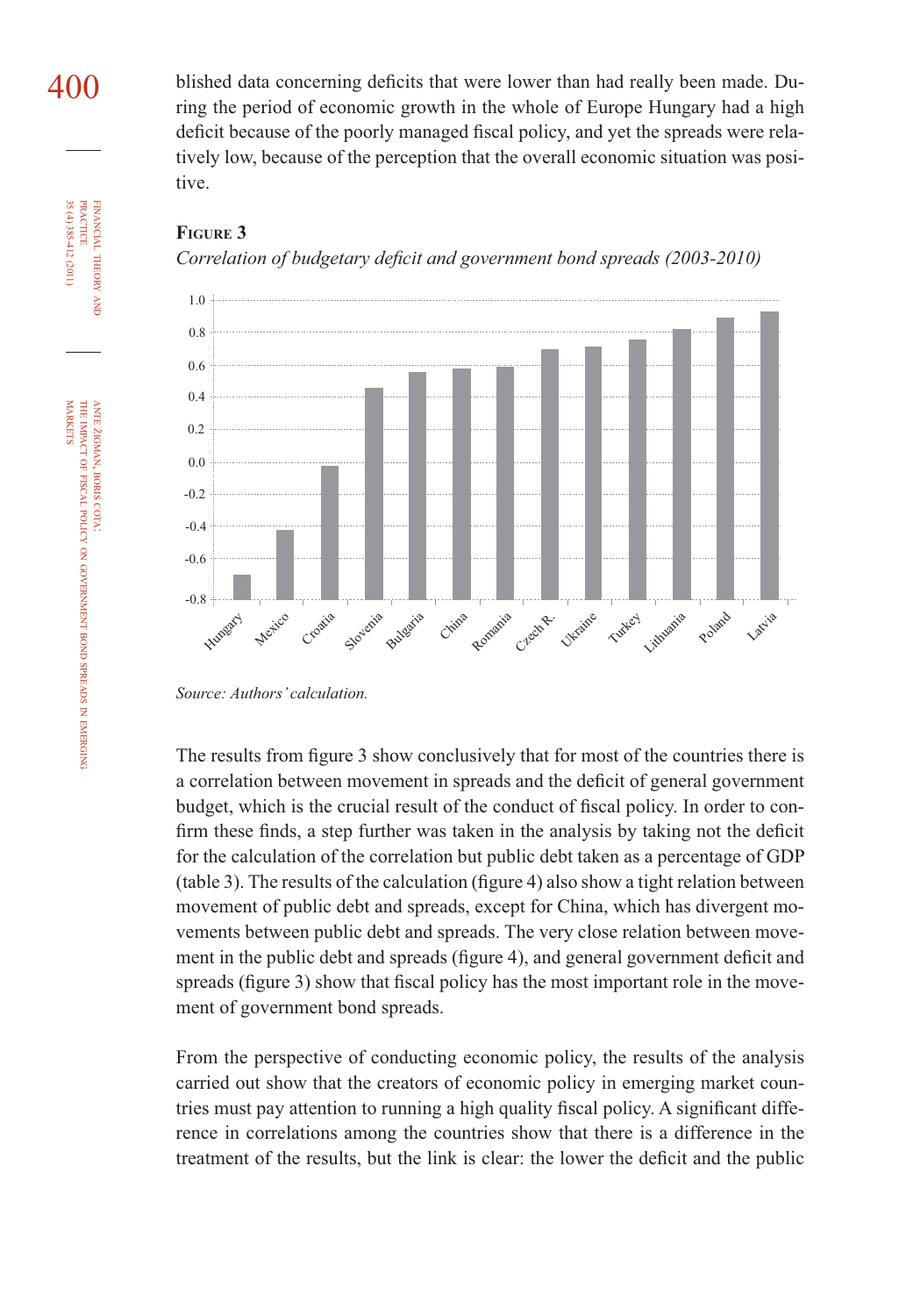| TABLE 3                           | 401 |
|-----------------------------------|-----|
| Public debt expressed as % of GDP |     |

| Country   | 2004 | 2005 | 2006 | 2007 | 2008 | 2009 | 2010* |
|-----------|------|------|------|------|------|------|-------|
| Bulgaria  | 41.0 | 30.5 | 23.5 | 18.5 | 14.6 | 14.0 | 15.0  |
| Czech R.  | 31.2 | 29.7 | 29.5 | 28.9 | 28.6 | 33.5 | 37.1  |
| Croatia   | 37.8 | 38.3 | 35.7 | 33.1 | 33.5 | 37.7 | 41.0  |
| Latvia    | 14.9 | 12.4 | 10.7 | 9.0  | 19.5 | 33.2 | 41.6  |
| Lithuania | 19.4 | 18.4 | 18.0 | 16.9 | 15.6 | 29.9 | 34.4  |
| Hungary   | 59.1 | 61.8 | 65.6 | 65.9 | 72.9 | 79.0 | 81.0  |
| Poland    | 45.7 | 47.1 | 47.7 | 45.0 | 47.2 | 51.0 | 53.2  |
| Romania   | 18.7 | 15.8 | 12.4 | 12.6 | 13.6 | 22.0 | 27.3  |
| Russia    | 21.6 | 14.9 | 8.6  | 7.2  | 5.7  | 8.1  | 9.0   |
| Slovakia  | 41.5 | 34.2 | 30.5 | 29.3 | 27.7 | 37.0 | 37.1  |
| Slovenia  | 27.2 | 27.0 | 26.7 | 23.3 | 22.5 | 34.4 | 37.2  |
| Turkey    | 59.2 | 52.3 | 46.1 | 39.4 | 39.5 | 47.3 | 48.0  |
| Ukraine   | 24.7 | 17.7 | 14.8 | 12.3 | 19.9 | 34.8 | 39.8  |

*\* Estimate.*

*Source: Eurostat, IFS, WIIW.* 

#### **FIGURE 4**

*Correlation between public debt and spreads on government bonds* 

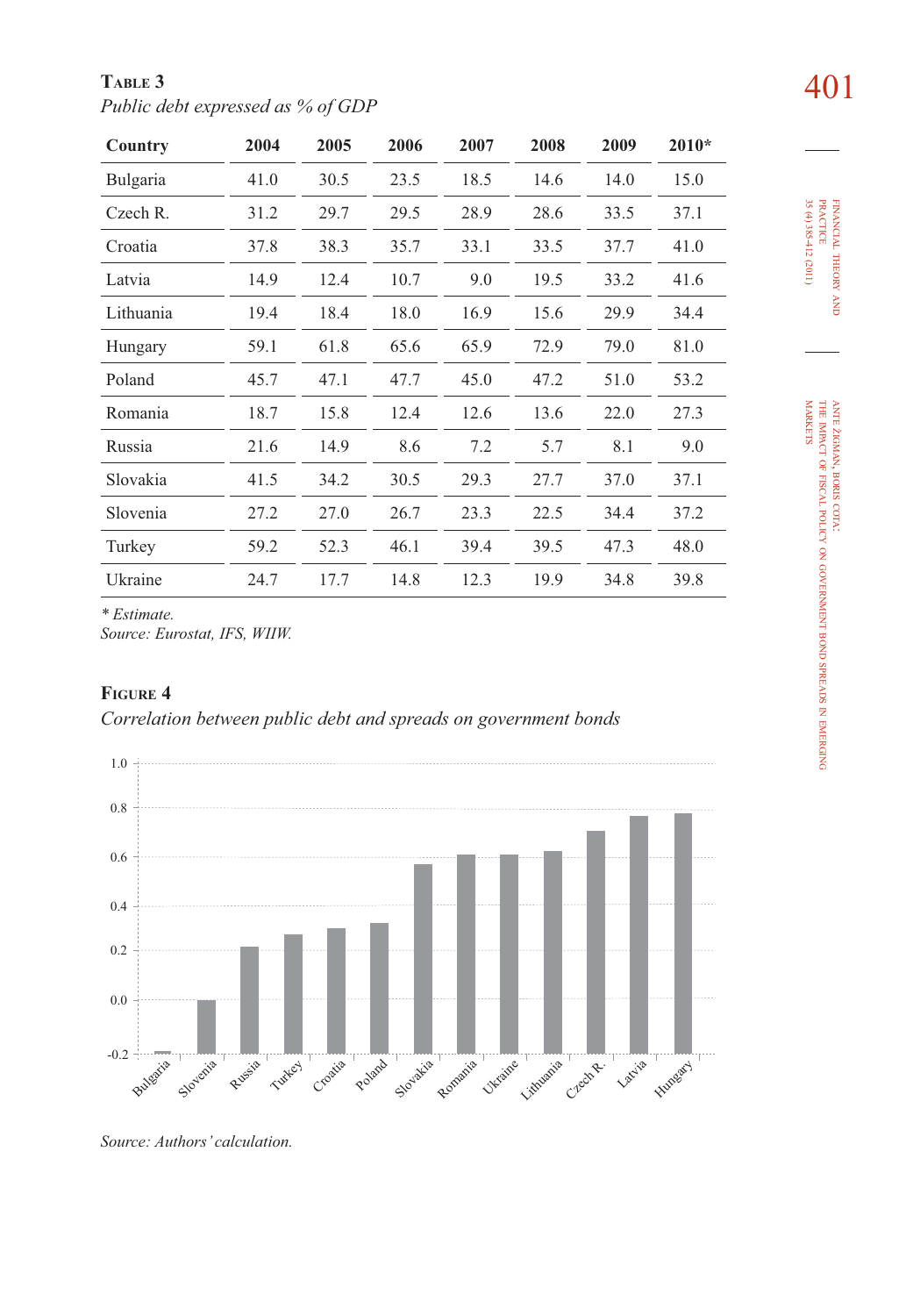402 debt, the smaller the government bond spread. Investors reward those countries that they estimate to require a lower risk premium, and this can be concluded only on the basis of economic indicators. Levels of imbalance that might seem acceptable to creators of economic policy might demand from the market greater risk premiums than those creators expected. According to experience to date, with a high level of economic development and market integration, market players can well become concerned at the quality of public finance handling. The best example is Hungary, which revised its deficit data retrospectively, and even after it had set out on the path of fiscal consolidation and achieved certain results, the market still looked at Hungary with a great amount of circumspection. On the other hand, countries in the EU most often have a special status among investors, for they expect that in these countries the rules are carried out and the calculations of economic magnitudes are carried out just as they are in the oldest members of the European Union.

#### **5 ECONOMETRIC ANALYSIS OF THE IMPACT OF FISCAL POLICY ON BOND SPREADS**

This part of the paper carries out an econometric analysis of the way fiscal policy is conducted and the structure of the public debt on bond spreads. The evidence used is the data and indicators of 14 countries belonging to the group of emerging markets. Cross-country regressions explore the interdependence of spreads on government bonds and the structure of the public debt, and the manner of running fiscal policy that is most clearly reflected in the government budget deficit. In concert with fiscal policy, also explored is the interrelation of spreads on government bonds and eurozone interest rates, with the movement of real GDP, and with the external debt of every individual country.

Empirical analysis of the interdependence of spreads, debt structure and fiscal policy has constraints in finding qualitative long time series, which has in this paper been successfully solved. Time series of spreads data has been taken from Bloomberg, on which spreads are calculated in relation to the benchmark ten-year bond, in this case the German bond called *the bund*. Other data are taken from relevant international sources – the International Finance Statistics of the IMF, of the ECB, the Web sites of foreign statistics offices and local statistics (from the Croatian National Bank, the Croatian Statistical Bureau, and the Ministry of Finance). The period in which these data were gathered covers the quarters from the start of 2003 to the third quarter of 2010. Regression equations (panel models) will be evaluated separately, and the results obtained analysed separately for the period before the crisis (from the beginning of 2003 to the second quarter of 2008) and for the period that covered the crisis (from the beginning of 2004 to the third quarter of 2010). Panel data regression models are evaluated cross-country, with fourteen countries: Slovenia, Mexico, Russia, Croatia, Turkey, Poland, Slovakia, Lithuania, Romania, Hungary, the Czech Republic, Bulgaria, Ukraine and Latvia.

FINANCIAL

35 (4) 385-412 (2011) PRACTICE

35 (4) 385-412 (2011)

THEORY

z EMERGING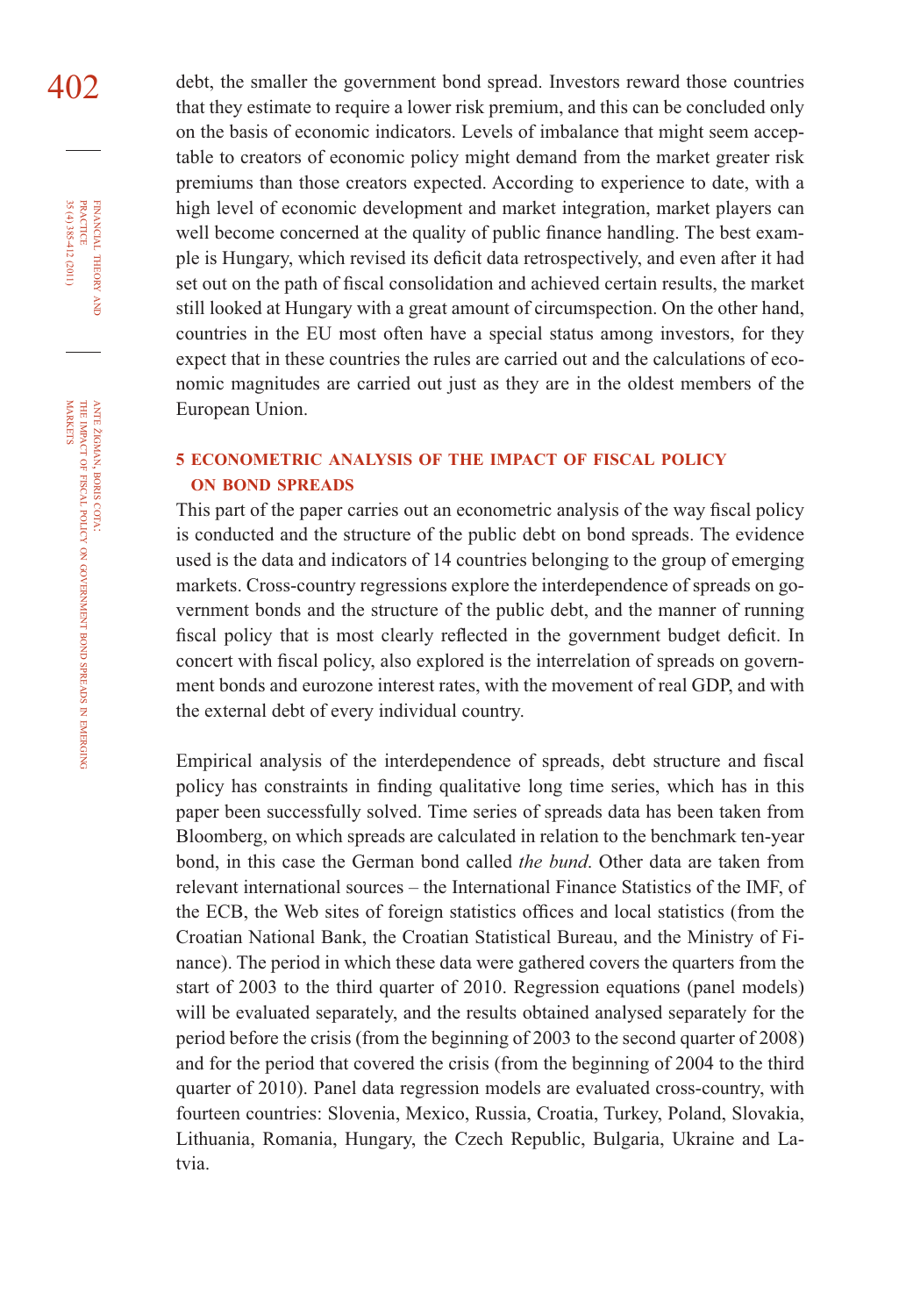The equation on the basis of which we test the hypothesis that the structure of  $\frac{403}{103}$ deficit financing (domestic vs. foreign) affects the movement of bond spreads is defined in the following way:

$$
Spread_{i,t} = Constant + \beta_{i} x \cdot Domain \times \beta_{i} x \cdot Boolean(\text{d}t) \times \beta_{i,t} + \beta_{i} x \cdot Boolean(\text{d}t) \times \beta_{i,t} + \beta_{i} x \cdot Linear \times \beta_{i,t} + \beta_{i} x \cdot Linear \times \beta_{i,t} + \beta_{i} x \cdot Real \times \beta_{i,t} + \beta_{i} x \cdot Recall \times \beta_{i,t} + \epsilon_{i,t} + \epsilon_{i,t} + \epsilon_{i,t} + \epsilon_{i,t} + \epsilon_{i,t} + \epsilon_{i,t} + \epsilon_{i,t} + \epsilon_{i,t} + \epsilon_{i,t} + \epsilon_{i,t} + \epsilon_{i,t} + \epsilon_{i,t} + \epsilon_{i,t} + \epsilon_{i,t} + \epsilon_{i,t} + \epsilon_{i,t} + \epsilon_{i,t} + \epsilon_{i,t} + \epsilon_{i,t} + \epsilon_{i,t} + \epsilon_{i,t} + \epsilon_{i,t} + \epsilon_{i,t} + \epsilon_{i,t} + \epsilon_{i,t} + \epsilon_{i,t} + \epsilon_{i,t} + \epsilon_{i,t} + \epsilon_{i,t} + \epsilon_{i,t} + \epsilon_{i,t} + \epsilon_{i,t} + \epsilon_{i,t} + \epsilon_{i,t} + \epsilon_{i,t} + \epsilon_{i,t} + \epsilon_{i,t} + \epsilon_{i,t} + \epsilon_{i,t} + \epsilon_{i,t} + \epsilon_{i,t} + \epsilon_{i,t} + \epsilon_{i,t} + \epsilon_{i,t} + \epsilon_{i,t} + \epsilon_{i,t} + \epsilon_{i,t} + \epsilon_{i,t} + \epsilon_{i,t} + \epsilon_{i,t} + \epsilon_{i,t} + \epsilon_{i,t} + \epsilon_{i,t} + \epsilon_{i,t} + \epsilon_{i,t} + \epsilon_{i,t} + \epsilon_{i,t} + \epsilon_{i,t} + \epsilon_{i,t} + \epsilon_{i,t} + \epsilon_{i,t} + \epsilon_{i,t} + \epsilon_{i,t} + \epsilon_{i,t} + \epsilon_{i,t} + \epsilon_{i,t} + \epsilon_{i,t} + \epsilon_{i,t} + \epsilon_{i,t} + \epsilon_{i,t} + \epsilon_{i,t} + \epsilon_{i,t} + \epsilon_{i,t} + \epsilon_{i,t} + \epsilon_{i,t} + \epsilon_{i,t} + \epsilon_{i,t} + \epsilon_{i,t} + \epsilon_{i,t} + \epsilon_{i,t} + \epsilon_{i,t} + \epsilon_{i,t} + \epsilon_{i,t} + \epsilon_{i,t} + \epsilon_{i,t} + \epsilon_{i,t} + \epsilon_{i,t} + \epsilon_{i,t} + \
$$

Why have these independent variables been taken for the testing of the hypothesis? Each independent variable given explains specific effects on the dependent variable the spread. The fiscal impact is explained through the variable *government budget deficit*, from which it is expected that a reduction in the deficit (rise in the value of the variable) will lead to a reduction in spread. The global risk appetite is explained by *interest rate in the eurozone*, from which it is expected that an increase in the interest rate in the eurozone will lead to a growth of spread. Real economic impact is explained by *real gross domestic product*, the growth in which is expected to reduce the spread, and the external impact is explained by *rate of change of external debt*, the growth of which will increase the spread.

The dependent variable  $S$ *pread*<sub> $i$ </sub>, is equal to the spread of ten-year government bonds of a given country in relation to the benchmark ten-year bund for fourteen countries  $i$  in time period  $t$  which starts from the first quarter of 2003 and finishes in the third quarter of 2010. Source of all data for this variable is the Bloomberg portal.

*Percentage of domestic debt in public debt<sub>ii</sub> (DOMESTIC)* is equal to the ratio of domestic debt in relation to the total public debt of a given country *i* in time period *t*. The source for this variable is the Dissemination Standards Bulletin Board of the IMF, established for each member country. This is a high quality source of data concerning the domestic component of the public debt, which can be defined as debt in the domestic currency, which is not indexed, and is issued according to the domestic legislation for each country.

*Government budget deficit<sub>i</sub> (DEFICIT)* is equal to the deficit of the government budget for fourteen countries (Slovenia, Mexico, Russia, Croatia, Turkey, Poland, Slovakia, Lithuania, Romania, Hungary, the Czech Republic, Bulgaria, Ukraine and Latvia) and is expressed as percentage of GDP. A negative value in the deficit means that the reduction of the deficit is shown in lower negative values.<sup>1</sup> Source of data

<sup>&</sup>lt;sup>1</sup> A smaller negative value means that a reduction of the deficit will mean that the deficit will range for example from -4% of GDP to -1% of GDP, which is mathematically seen as a smaller negative value. A lower spread in formula (1) will be influenced by the fall of the deficit, which is a change from -4% to -1% of GDP.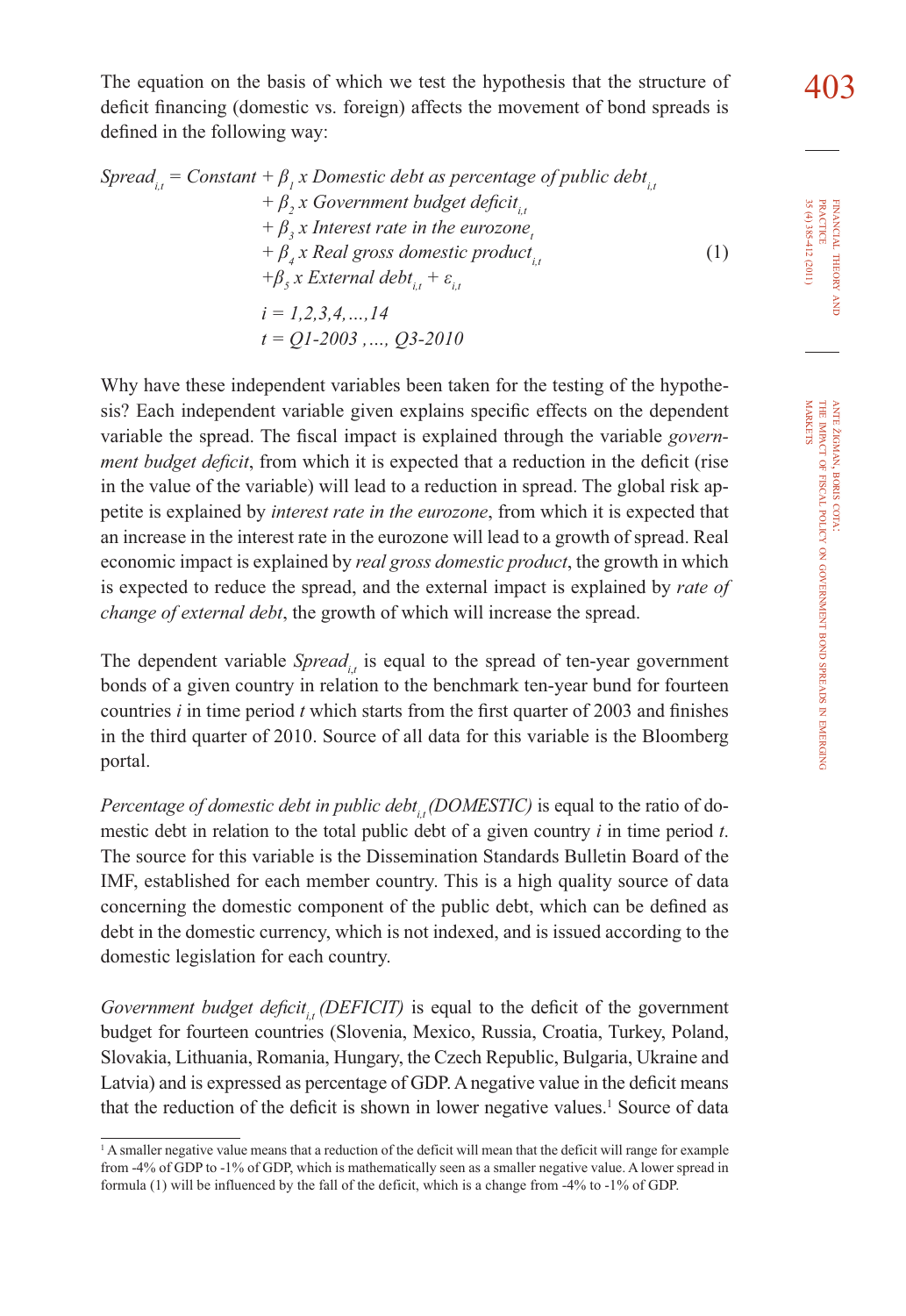$404$  for the deficit of the government is the statistics of the IMF, the IFS – International Financial Statistics. Use of this source enabled a uniform quality of data.

> Furthermore, added to the equation is the variable *interest rate in the eurozone*, (EURATE), which signifies the average interest rate on loans in the countries of the EMU, that is, EURIBOR. Source here is the Eurostat database.

> The fourth variable in equation (1) is *real gross national product<sub>i</sub> (RGDP)* for country *i* in time which we introduce into the equation to correct domestic non-fiscal impacts on spreads. The annual rate of rise of real GDP at an annual level is used (annualised data). Source of data for rate of rise in GDP is the statistics of the IMF.

> The fifth variable in equation (1) is *External debt<sub>it</sub>*(*EXT\_GDP\_RATE)* for country  $i$  in time  $t$ , which we put into the equation in order to explain the influences of external balances or imbalances on the dependent variable. Sources of data for this variable are national statistics and the joint source of external debt. The variable external debt will be presented in models as annual change of external debt as percentage of GDP.

> Also carried out is the testing of the stationarity of the variables observed in the panel data model. Testing of the stationarity of time series is an important step in the analysis of time sequences since the introduction of a non-stationary time series into the econometric model can lead to erroneous conclusions of the connections between the variables. Since we are dealing with the analysis of a panel data model, the IPS (Im, Pesaran and Shin) unit root test was conducted for each variable.

> The results of the stationarity test carried out show that the three time series observed are non-stationary: *percentage of domestic debt in public debt<sub>ir</sub>* government budget *deficit<sub>it</sub>* and *interest rate in the eurozone<sub>is</sub>*. In order to achieve stationarity of series, the first differentiation was carried out, transforming variables into stationary process.

#### **TABLE 4**

*Results of the IPS test on the existence of a unit root in time series*

| Variable            | <b>IPS</b> test<br>magnitude | P-value | <b>Decision</b> | Order of<br>integration |
|---------------------|------------------------------|---------|-----------------|-------------------------|
| D(DOMESTIC)         | $-7.6537$                    | 0.0000  | Stationary      | I(1)                    |
| D(DEFICIT)          | $-6.1791$                    | 0.0000  | Stationary      | I(1)                    |
| D(EURATE)           | $-5.7131$                    | 0.0000  | Stationary      | I(1)                    |
| <b>RBDP</b>         | $-4.4605$                    | 0.0000  | Stationary      | I(0)                    |
| <b>EXT BDP RATE</b> | $-2.0502$                    | 0.0202  | Stationary      | I(0)                    |

The equation evaluated includes nine members of the EU that belong to the group of NMS, as well as Mexico, Russia, Croatia, Turkey and Ukraine (a cross section

THEORY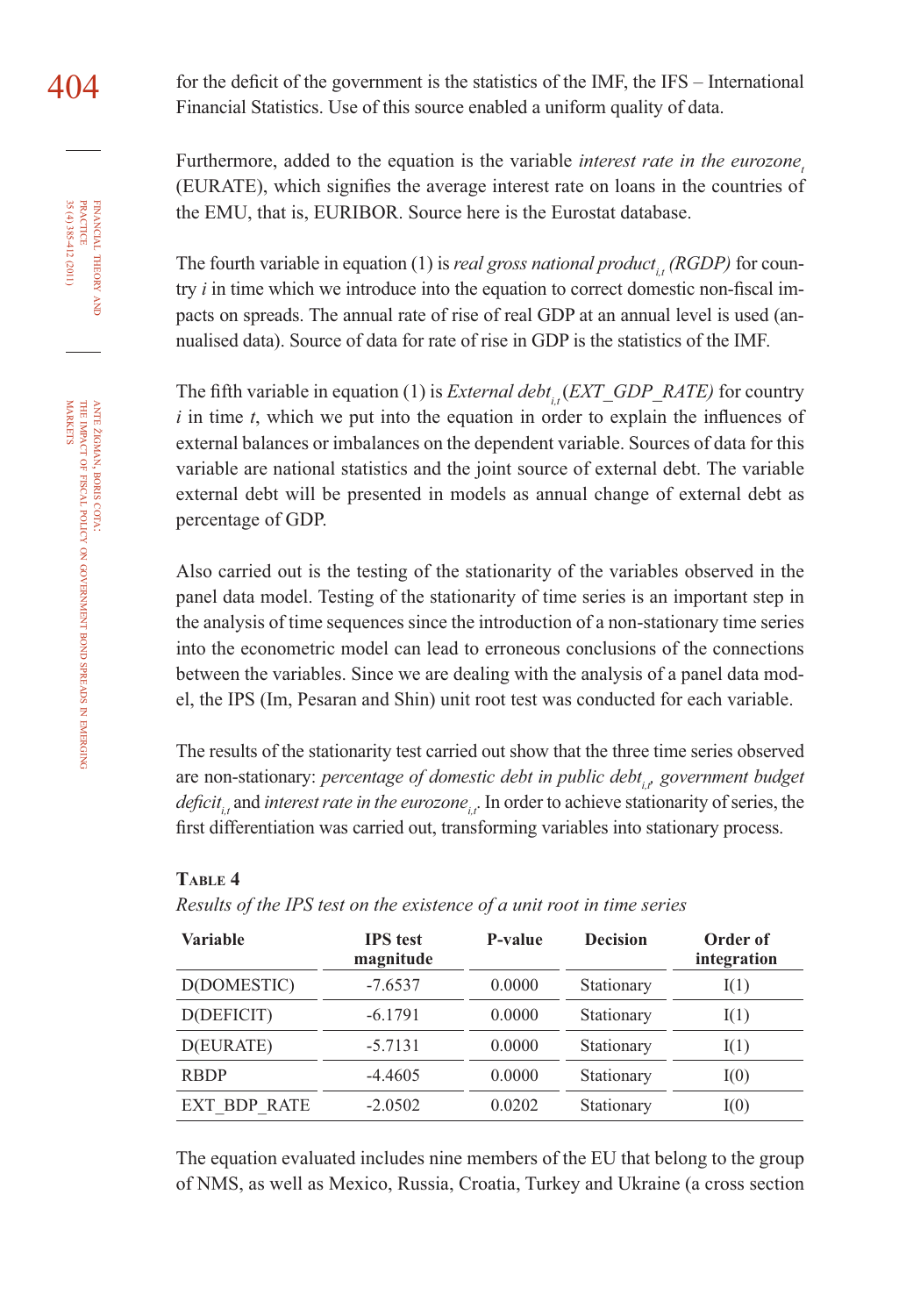of fourteen countries, then) in two periods: the first covers the period from the first  $405$ quarter of 2003 to the second quarter of 2008, i.e. the period before the recession, and the second covers the period from the first quarter of 2004 to the third quarter of 2010, i.e. the recession years.

The evaluation of seemingly unrelated regressions (SUR) is based on an evaluation of a system of equations linked only by a cross-equation variance of error (Zellner, 1962). Increasing the efficacy of the evaluation that arises by the use of the SUR method of evaluation is increased with a correlation among the errors of the equations, and is reduced with a correlation among the regressors of the equations. An evaluation of the parameters of the system of equations is carried out with the help of the SUR procedure, which is robust to the problem of heteroscedasticity and correlations within the units, but not within the units of the temporal cross-section (Yaffee, 2003). Accordingly, evaluation of the parameters is carried out with the least squares method, which is expanded, by the use of the SUR procedure, accordingly producing the EGLS (estimated generalised least square) method. This is a transformed model available by the iterative producer, the socalled Cochrane-Orchutt method, used to evaluate parameters of a regression model if the errors of the relation are described by the *AR(1)* model with an unknown coefficient of auto-correlation. The procedure is iterative, which means that the process halts when the evaluations achieve the required degree of convergence (Bahovec and Erjavec, 2009).

The evaluated regression panel data model for the period from the first quarter 2003 to the second quarter 2008 is:<sup>2</sup>

$$
SPREAD = 2.285125 - 0.931155 \times D(DOMESTIC)
$$
  
- 2.022989 \times D(DEFICIT) - 1.05284 \times D(EURATE)  
+ 0.017886 \times EXT BDP RATE - 0.014105 \times RBDP (2)

in which *SPREAD* signifies the spreads on government bonds of the countries in the regression model of panel data as compared to the benchmark bond. The variable *DOMESTIC* signifies the percentage of domestic debt in total public debt. Then the variable *DEFICIT* signifies the government budget deficit as percentage of GDP. The variable *EURATE* signifies the benchmark interest rate in the eurozone that is the commercial interest rate for a deposit of up to one year, and the variable *RBDP* signifies the annual real rate of change in gross domestic product, while the variable *EXT\_GDP\_RATE* signifies the rate of growth of external debt as percentage of GDP.

Interpretation of the results shows that the ratio of domestic public debt (*DOME-STIC*) and the deficit expressed as percentage of GDP (*DEFICIT*) have a marked (statistically significant) negative effect on spreads in the period from the first

<sup>2</sup> Data of the results of econometric testing are seen in table 5.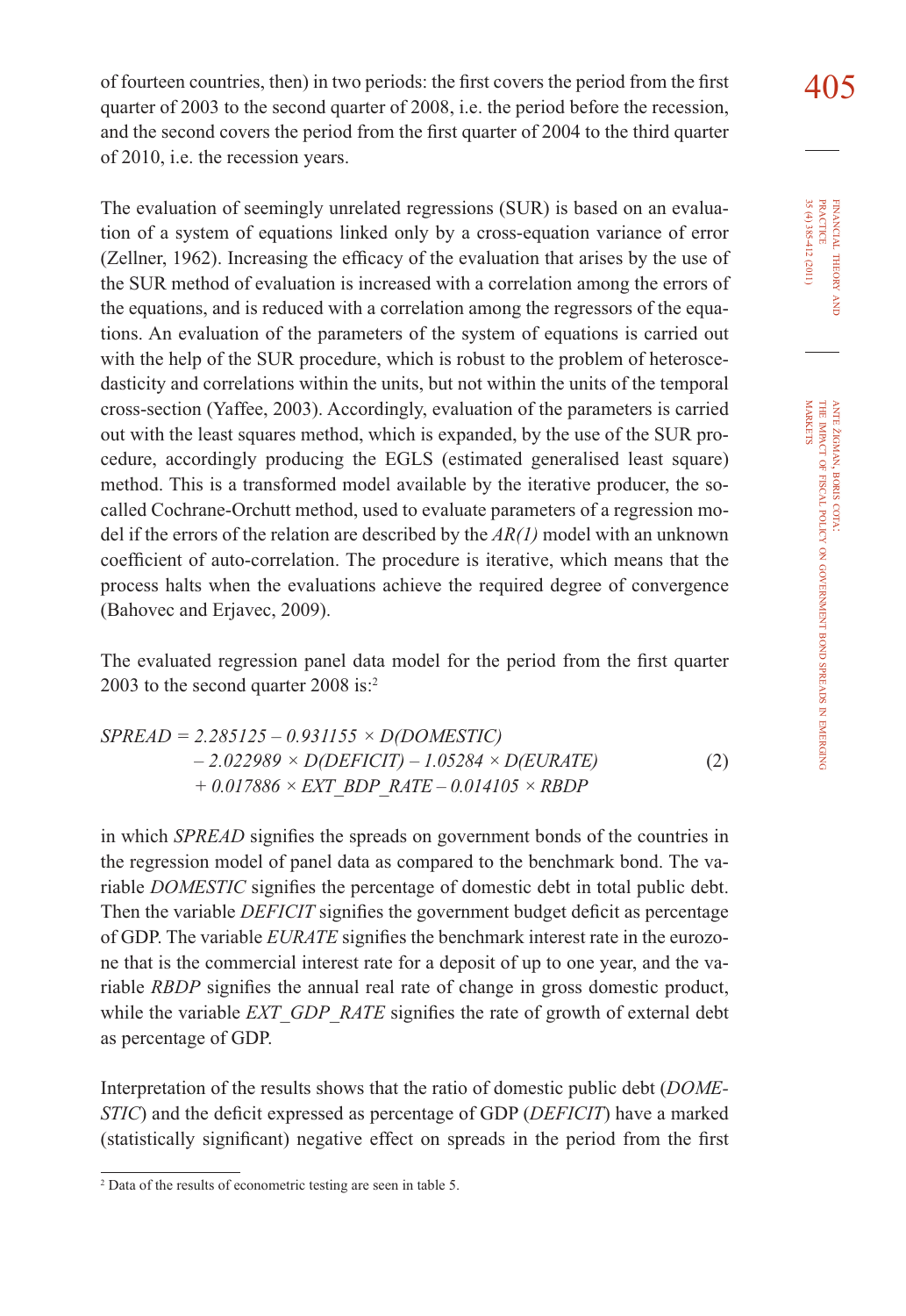406 quarter of 2003 to the second quarter of 2008 (a larger relative domestic public debt and a large i.e. small negative fiscal balance are correlated with smaller spreads). In the period preceding the crisis, the markets were less concerned about long-term fiscal sustainability, since the budgetary deficits were as a rule low and often turned into surpluses, and the capacity for the development of the domestic market for public debt instruments was interpreted positively (international creditors shared the risk with domestic). Hence it is entirely expected that domestic fiscal fundamental should have an important effect on spreads over and above the general global risk appetite (*EURATE*). The movement of real economic indicators, summed up in the real rate of GDP growth (RGDP) behaves entirely in accordance with the expectation that a higher rate of economic growth would tend to bring about a reduction in spreads, for investors interpret any positive information concerning economic fundamentals as a lower risk of investment in the bonds of a given country. The coefficient alongside the variable of change in external debt (*EXT\_GDP\_RATE*) is positive, which is also in line with expectations that a higher rate of growth in external debt will lead to higher investor concern, which will in turn increase the value of government bond spreads. Related to the variable change in external debt one should add that the value of the coefficients is small, and hence is a variable of little importance for this model.

> Empirical levels of significance (p-values) for each variable are lower than  $5\%$ which suggests the conclusion that all the variables in the model are statistically significant at the 5 percent significance level. The joint F-test also confirms that the zero hypothesis that all the regression parameters are equal to zero can be rejected. The value of the coefficient of determination  $(R^2)$  comes to 0.96, an acceptable value<sup>3</sup>.

> Analysis of the impact of fiscal policy on spreads on bonds has been enlarged by expanding the period of analysis to the third quarter of 2010, which means that regression equation  $(1)$  covered the period from 2004 up to the last available figures at the moment the article was written, i.e. the third quarter of 2010, which also means data for the period of the recession that started in the third quarter of 2008.

> The evaluated panel data regression model (model 2) for the period from the first quarter of 2004 to the third quarter of 2010 is:

> *SPREAD = 5.151559 – 0.905538 × D(DOMESTIC) – 3.647916 × D(DEFICIT) - 2.284368 × D(EURATE) + 0.021695 × EXT\_BDP\_RATE – 0.037732 × RBDP*  (3)

> Empirical levels of significance (p-values) for each variable are lower than  $5\%$ which leads to the conclusion that all the variables in the model are statistically

FINANCIAL

35 (4) 385-412 (2011) PRACTICE

35 (4) 385-412 (2011)

THEORY

ş

GOVERNMENT

BOND SPREADS z EMERGING

<sup>3</sup> Data of the results of econometric testing are seen in table 5.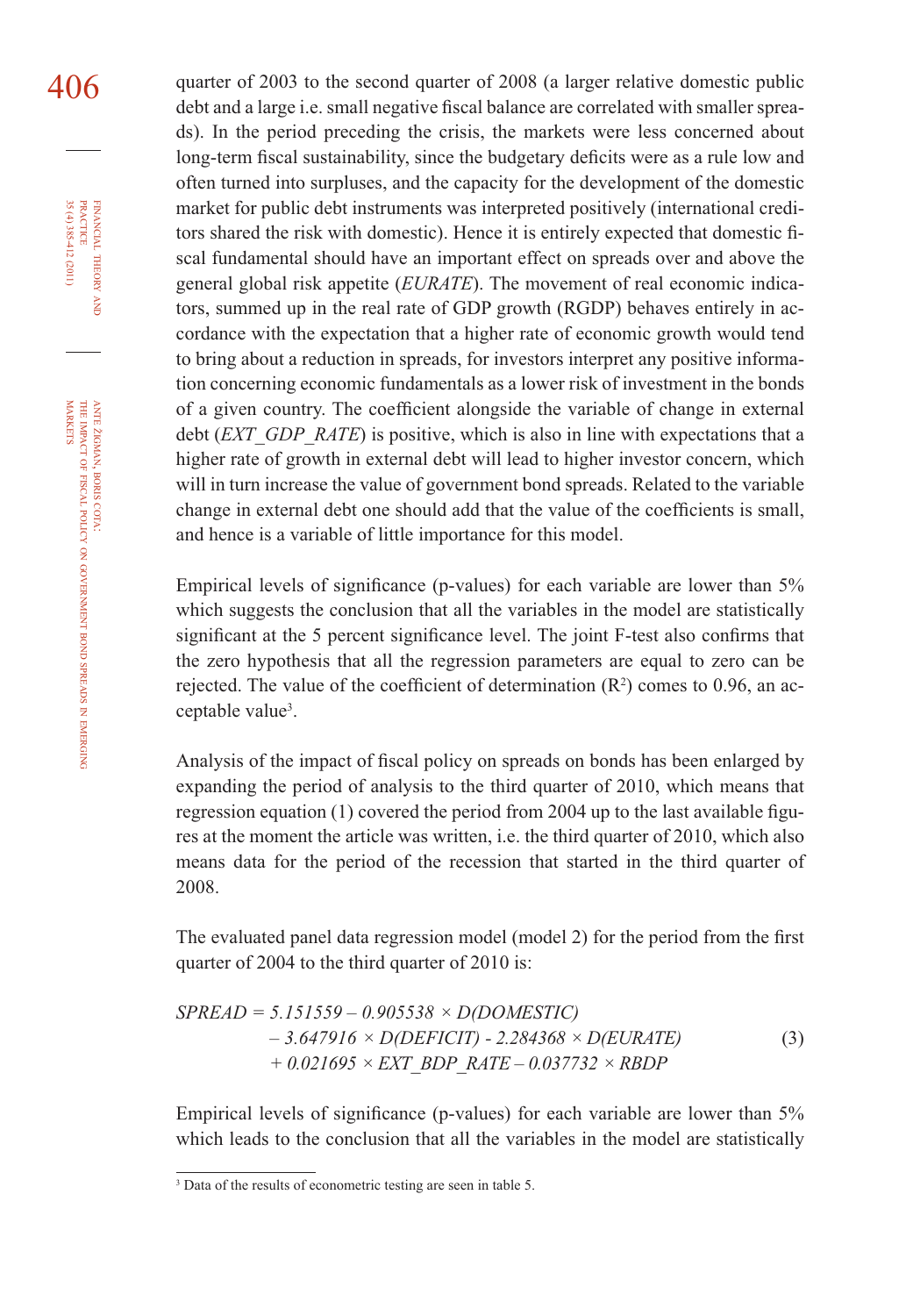significant with a level of significance of 5 percent. The joint F-test also confirms  $407$ that the zero hypothesis that all the regression coefficients are equal to zero can be rejected. The value of the coefficient of determination  $(R^2 - R$  squared) comes to  $0.94$ , which is an acceptable value. The coefficients have the same signs as in model 1 shown in formula (2), which indicates that the basic regression model has been appropriately defined.<sup>4</sup>

In an interpretation of the results of model (3), which covers the period of the crisis, it is necessary to take into consideration that structural breaks of relations occurred in the crisis between fundamental indicators and expected movements in spreads. First, spreads reacted more strongly to the change in the global risk appetite measured by the benchmark eurozone interest rate. Secondly, where the correlation between spreads and the benchmark interest rate is lower, a greater impact from domestic public debt is noticed. The deficit is certainly the variable that has the greatest coefficient and that has the greatest impact on the movement in spreads. The findings of other papers suggest that investors make their financial deci-sion according to the cross section of the geographical situation and market relations as well, and accordingly emerging market economies must be aware of the flight of capital from such markets in the event of difficulties in the whole of the region (Cifarelli, 2006). Hence the investigation of this paper could be expanded by the making of an additional model with different country combinations. The coefficients with other variables in the model with a time series up to the  $3<sup>rd</sup>$  quarter of 101 also behave in line with expectation. The coefficient of the variable of change of external debt is positive, which means that an increase in external debt will act on average on the enlargement of the spread (with other variables unconnected), which was the case in the model shown in formula (2), the value of the coefficient being however smaller. Coefficients in the evaluation of the model from formula (3) have a greater value than the coefficients obtained by an evaluation of the model in the period that does not include the crisis (except percentage of domestic debt in public debt), which can be explained by the greater engagement of investors in the market that follow the movement of bonds much more attentively. In periods of expansion and economic growth spreads are more determined by global volatility, while in bad times more attention is devoted to the macroeconomic fundamentals that underpin them. Hence it can be concluded that during monitoring of movements of spreads in poor times the interests of investors in macroeconomic fundamentals of bond issuers rises.

<sup>4</sup> Data of the results of econometric testing are seen in table 5.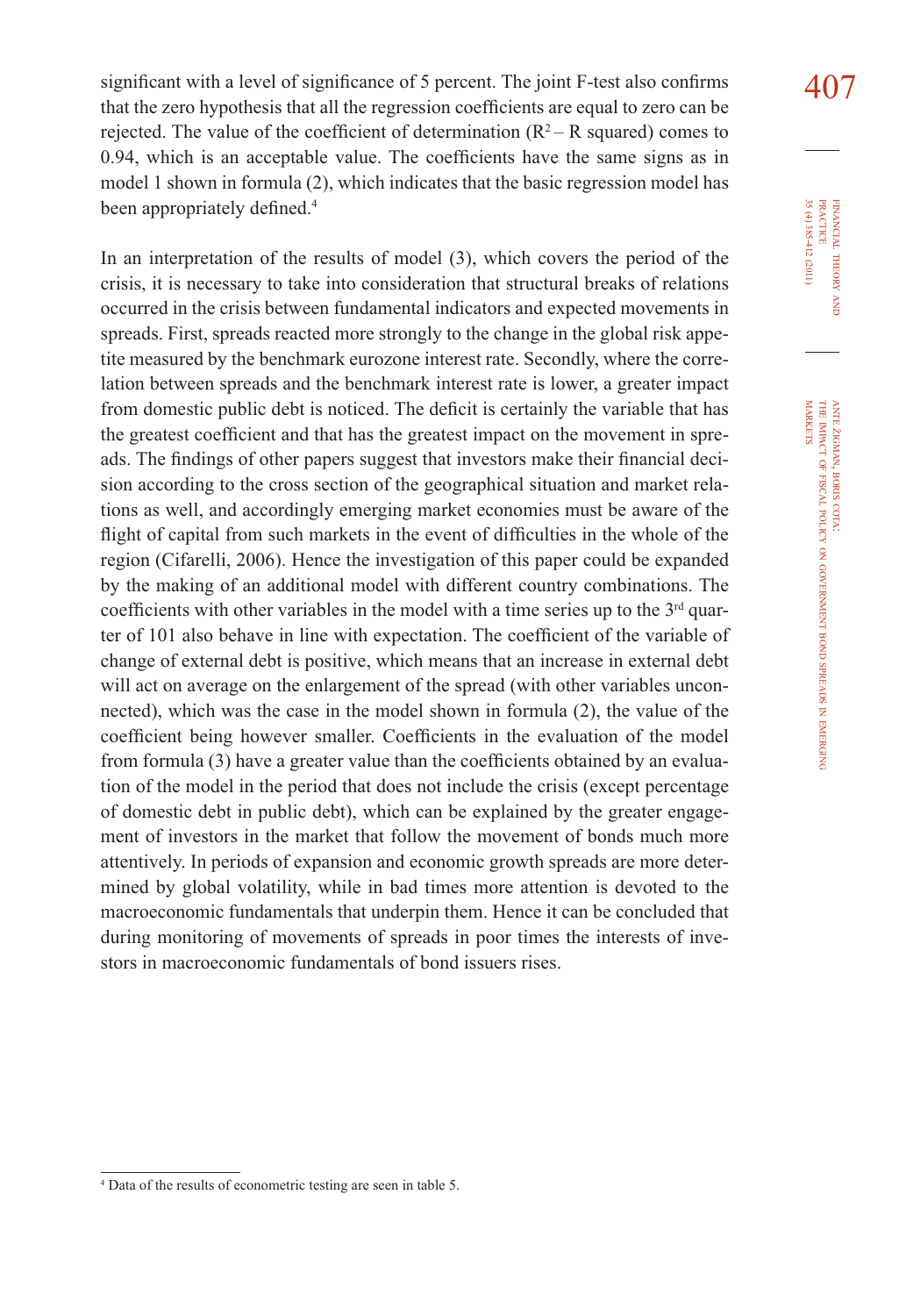## 408 **TABLE 5**

### FINANCIAL THEORY FINANCIAL THEORY AND<br>PRACTICE<br>35 (4) 385-412 (2011) 35 (4) 385-412 (2011) PRACTICE

| <b>TADLE</b> 2 |                                |  |
|----------------|--------------------------------|--|
|                | Results of econometric testing |  |

|                              | Model 1   | <b>Model 2</b> |
|------------------------------|-----------|----------------|
|                              | (5.2.)    | (5.3.)         |
| $\mathcal{C}$                | 2.2851    | 5.1516         |
| Standard error               | 0.2119    | 0.1886         |
| Magnitude test (t-Statistic) | 10.784    | 27.3182        |
| p-value (Prob.)              | 0.0       | 0.0            |
| D (DOMESTIC)                 | $-0.9312$ | $-0.9055$      |
| Standard error               | 0.1249    | 0.2543         |
| Magnitude test (t-Statistic) | $-7.4519$ | $-3.5615$      |
| p-value (Prob.)              | 0.0       | 0.0            |
|                              |           |                |
| D (DEFICIT)                  | $-2.0229$ | $-3.6479$      |
| Standard error               | 0.3742    | 0.8699         |
| Magnitude test (t-Statistic) | $-5.4058$ | $-4.1931$      |
| p-value (Prob.)              | 0.0       | 0.0            |
|                              |           |                |
| D (EURATE)                   | $-1.0528$ | $-2.2843$      |
| Standard error               | 0.1104    | 0.1046         |
| Magnitude test (t-Statistic) | $-9.5305$ | $-21.8398$     |
| p-value (Prob.)              | 0.0       | 0.0            |
| EXT BDP RATE                 | 0.0179    | 0.02169        |
| Standard error               | 0.0019    | 0.0014         |
| Magnitude test (t-Statistic) | 29.7107   | 15.2919        |
| p-value (Prob.)              | 0.0       | 0.0            |
|                              |           |                |
| <b>RBDP</b>                  | $-0.0141$ | $-0.0377$      |
| Standard error               | 0.0019    | 0.0018         |
| Magnitude test (t-Statistic) | $-7.1781$ | $-21.4691$     |
| p-value (Prob.)              | 0.0       | 0.0            |
| Number of observations       | 294       | 378            |
| Coefficient of determination | 0.9640    | 0.9442         |
| F-statistic                  | 409.7126  | 337.3428       |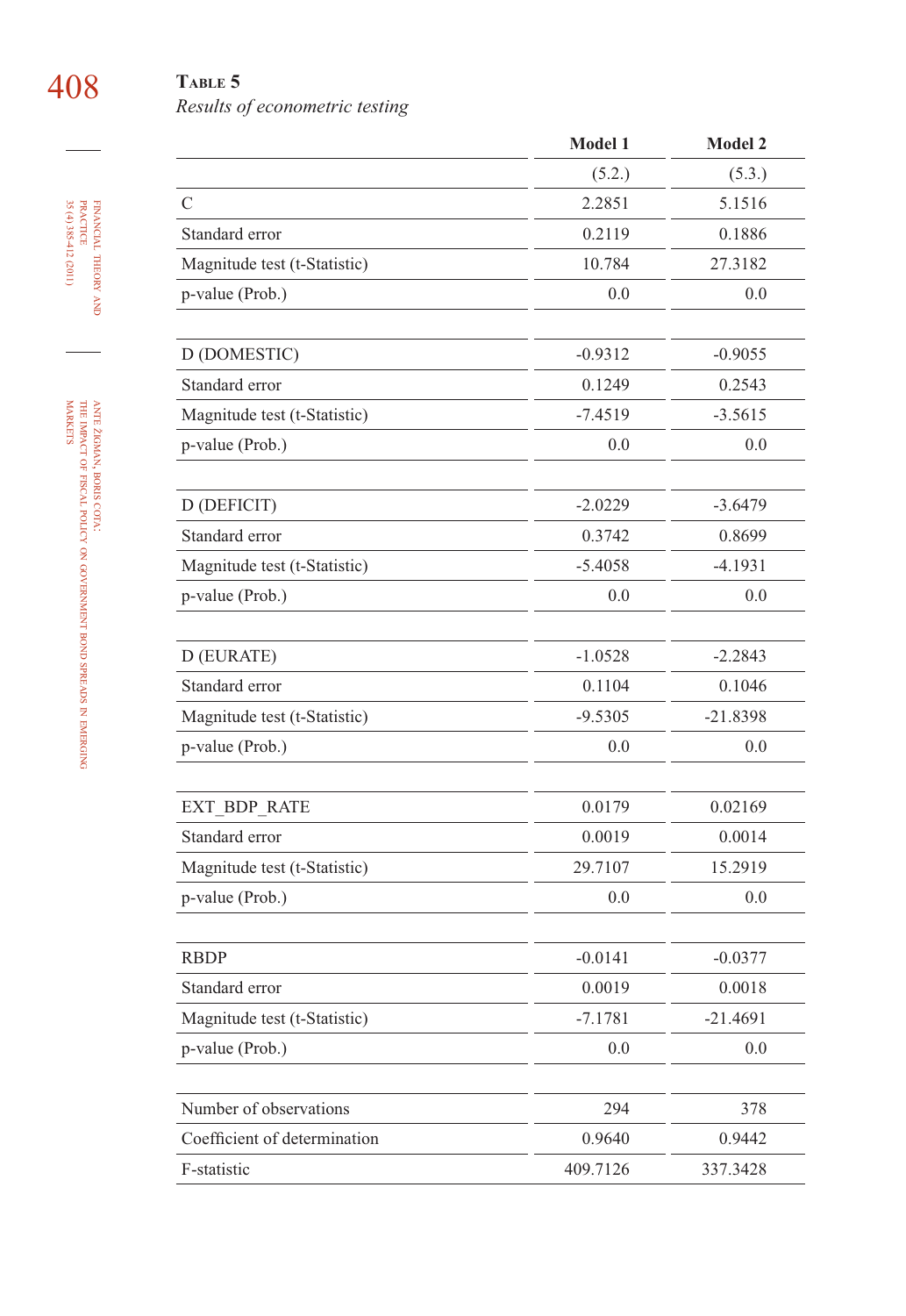#### **6** CONCLUSION AND RECOMMENDATIONS 409

The result of the analysis shows that the structure of public debt and policy of public debt have an important impact on fiscal policy, particularly in adverse economic environments. Investors are extremely sensitive to economic indicators and while investing in government bonds pay considerable attention to the figures published by the official statistics.

The conduct of fiscal policy in environment of a low price of capital and its almost limitless availability at a global level enables the creators of fiscal policy to borrow on the global financial market in a simple manner. The time of the financial crisis showed how important it is to have access to the domestic market and to be able to rely on both domestic and foreign investors. The analysis has shown that it is more probable for countries that have a larger percentage of domestic within total public debt to enjoy greater trust from investors, which they will price through lower spreads on their bonds. The results clearly show that it is sensible to have a balanced reliance on the domestic and on the foreign market, with a gradually ever greater reliance on the domestic market.

Recommendations for conducting fiscal policy are to ensure fiscal discipline and the long-term sustainability of public finance, crucial in the context of a monetary union. As the financial crisis since the second half of 2008 has shown very clearly, for the weakest point in the monetary union is precisely fiscal policy – fiscal discipline and public debt management. One of the important recommendations for conducting fiscal policy to be drawn from these results is that the market estimate of risks on bonds is, before, during and after a crisis, the most reliable mechanism for the introduction of discipline into the handling of fiscal policy. An additional lesson that might be drawn from the results is that fiscal policy in times when there is no crisis should be reliable and lead towards consolidation to create a space for crisis times.

In the light of recommendations for Croatia it is necessary to enable the creation of a framework for a balanced share of domestic and international investors in the public debt. Accordingly it is important to consider the possibility of transparent auctions of government bonds. In Croatia, subscription to government bonds is not carried out by auction, rather via arrangers through direct negotiations, which can make sense as a kind of insurance, i.e. as access to sources of financing when the foreign markets close down. On the other hand, transparent auctions could product a net gain for the economy, for they would erase the dividing line between foreign and domestic markets, in the long term at least.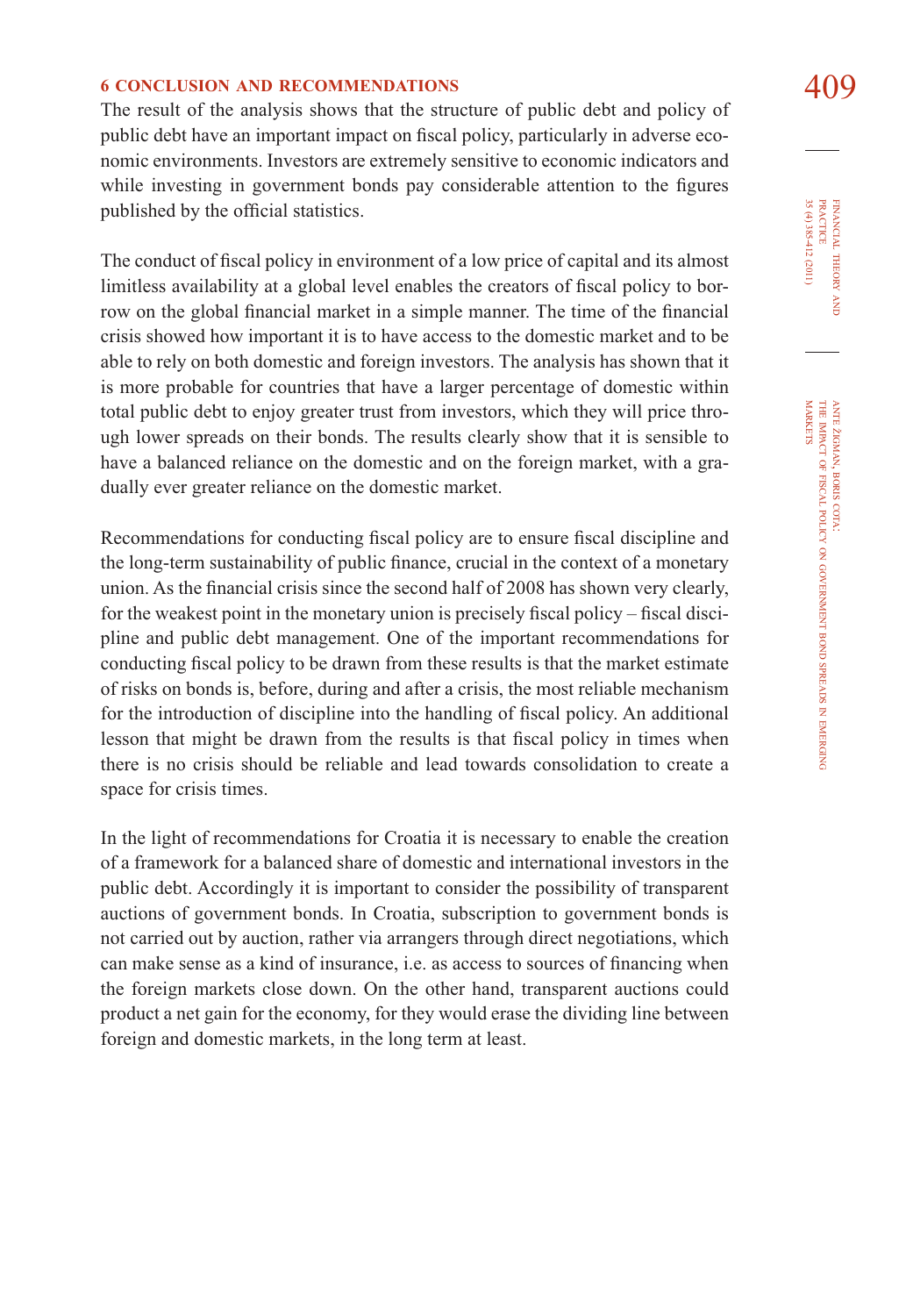#### 410 **LITERATURE**

- **Abbas, S. M. A. J. and Christensen, J. E., 2007.** "The Role of Domestic Debt Markets in Economic Growth: An Empirical Investigation for Low-income Countries and Emerging Markets". *IMF Working Paper WP/07/127.* Washington: International Monetary Fund.
- **Afonso, A. and Strauch, R., 2004.** "Fiscal Policy Events and Interest Rate Swap *Spread*s: Evidence from the EU". *ECB Working Paper,* No. 303.
- **Akitoby, B. and Stratmann, T., 2006.** "Fiscal Policy and Financial Markets". *IMF Working Paper,* 06/16*.* Washington: International Monetary Fund.
- Alesina, A. and Perotti, R., 1996. "Budget Deficits and Budget Institutions". *NBER Working Paper,* No. 5556. Cambridge: National Bureau of Economic Research.
- **Attinasi, M., Checherita, C. and Nickel, C., 2009.** "What Explains the Surge in Euro Area Sovereign Spreads During the Financial Crisis Of 2007-09?". *European Central Bank, Working Paper Series,* No 1131.
- **Bahovec, V. and Erjavec, N., 2009.** *Uvod u ekonometrijsku analizu.* Zagreb: Element.
- **Block, S. A. and Vaaler, P. M., 2004.** "The Price of Democracy: Sovereign Risk Ratings, Bond Spreads, and Political Business Cycles in Developing Countries". *Journal of International Money and Finance*, (23), 917-946.
- **Bolle, M., Björn R. and Hakobyan, I., 2006.** "The Level and Composition of Public Sector Debt in Emerging Market Crises". *IMF Working Paper.* Washington: International Monetary Fund.
- **Catão, L. and Sandeep, K., 2004.** "Missing Link: Volatility and the Debt Intolerance Paradox". *IMF Working Paper 04/51*. Washington: International Monetary Fund.
- **Cifarelli, G. and Paladino, G., 2006.** "Volatility co-movements between emerging sovereign bonds: Is there segmentation between geographical areas?". *Global Finance Journal*, 16 (3), 245-263.
- **Claessens, S., Klingebiel, D. and Schmukler, S., 2003.** "Government Bonds in Domestic and Foreign Currency: The Role of Macroeconomic and Institutional Factors". *CEPR Discussion Papers 3789*.
- **Coenen, G., Mohr, M. and Straub, R., 2008.** "Fiscal consolidation in the euro area: Long-run benefits and short-run costs". *Economic Modeling*, 25 (5), 912-932.
- **Denizer, C., Iyigun M. and Owen, A., 2000.** *Finance and Macroeconomic Volatility, World Bank*. Washington: World Bank.
- **Dougherty, C., 2006.** *Introduction to Econometrics*. Oxford: Oxford University Press.
- **Eichengreen, B. and Hausmann, R., 1999.** "Exchange Rates and Financial Fragility". *NBER Working Paper No. 7418.*
- **Eichengreen, B. and Mody, A., 1998.** "What Explains Changing Spreads on Emerging-Market Debt: "Fundamentals or Market Sentiment?" *NBER Working Paper,* No. 6408.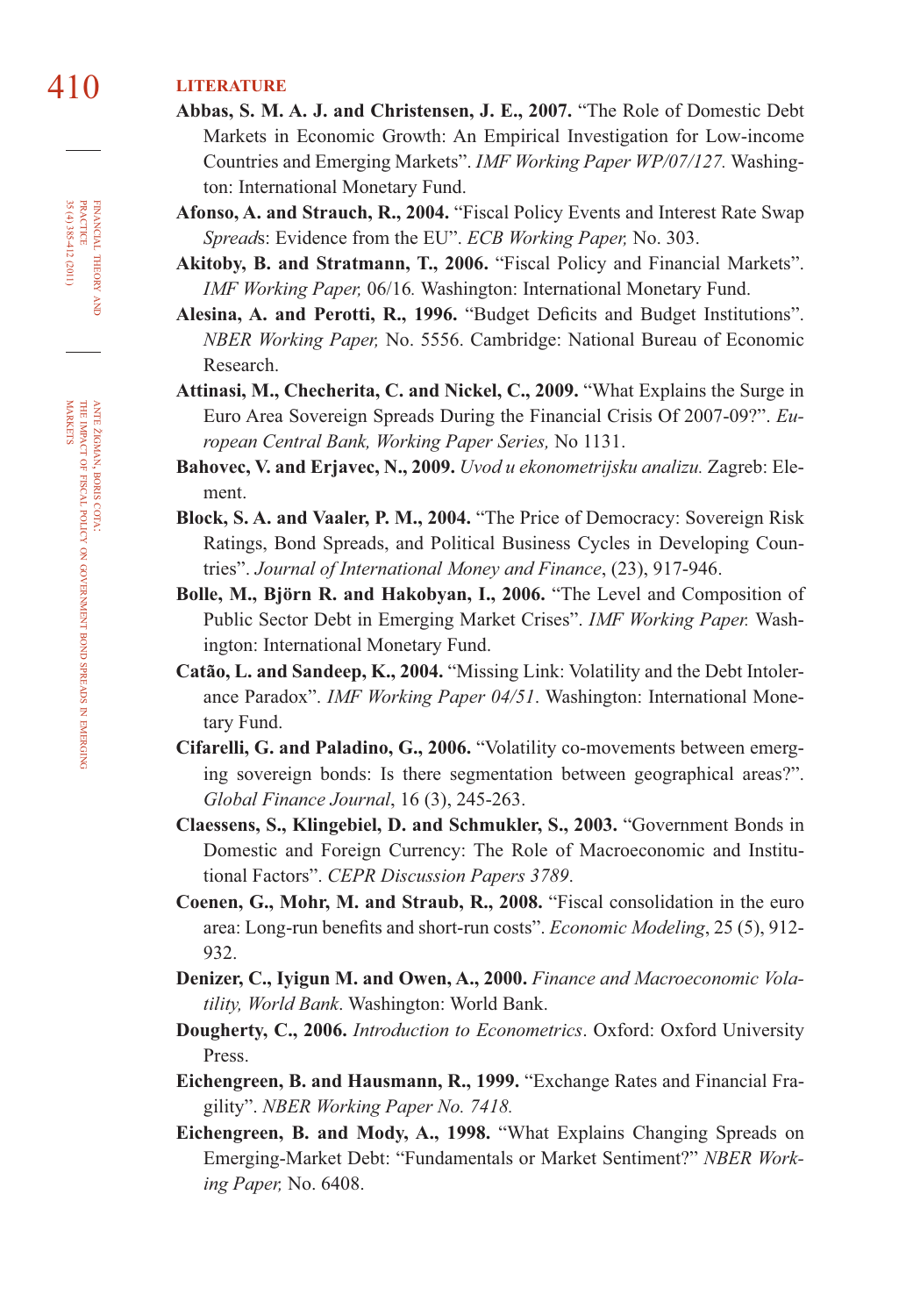- **Hauner, D. and Kumar, M. S., 2005.** "Financial Globalization and Fiscal Performance in Emerging Markets". *IMF Working Paper,* No. 05/212*.* Washington: International Monetary Fund.
- **Hauner, D., Jonas, J. and Kumar, M. S., 2007.** "Policy Credibility and Sovereign Credit: The Case of the New EU Member States". *IMF Working paper, WP/07/1*. Washington: International Monetary Fund.
- **Hausmann, R. and Panizza, U., 2003.** "The Determinants of Original Sin: An Empirical Investigation". *Journal of International Money and Finance,* 22 (7), 950-990*.*
- **IMF, 2009.** *The State of Public Finances Cross-Country Fiscal Monitor*. Prepared by the Staff of the Fiscal Affairs Department. Washington: International Monetary Fund.
- **IMF, 2010.** *Strategies for Fiscal Consolidation in the Post-Crisis World*. Prepared by the Fiscal Affairs Department. Washington: International Monetary Fund.
- **Jeanne, O. and Guscina, A., 2006.** "Government Debt in Emerging Market Countries: A New Data Set". *IMF Working Paper* WP/06/98. Washington: International Monetary Fund.
- **Kumhof, M. and Tanner, E., 2005.** "Government Debt: A Key Role in Financial Intermediation". *IMF Working Paper* WP/05/57*.* Washington: International Monetary Fund.
- **Luengnaruemitchai, P. and Schadler, S., 2007.** "Do Economists' and Financial Markets' Perspectives on the New Members of the EU differ?" *IMF Working Paper.* Washington: International Monetary Fund.
- **Maxwell Fry, J., 1997.** *Emancipating the Banking System and Developing Markets for Government Debt*. London: Routledge.
- **Mendoza, E. and Oviedo, P. M., 2003.** *Public Debt Sustainability under Uncertainty*. Washington: Inter-American Development Bank.
- **Mendoza, E. G. and Ostry, J. D., 2007.** "International Evidence on Fiscal Solvency: Is Fiscal Policy Responsible?" *IMF Working Paper* 07/56*.* Washington: International Monetary Fund.
- **Mihaljek, D., 2009.** "The financial furmoil in central and eastern Europe and fiscal policy in Croatia". *Newsletter no. 40.* Zagreb: Institute of Public Finance.
- **Nickel, C., Rother, P. C. and Rülke, J. C., 2009.** "Fiscal Variables and Bond Spreads – Evidence from Eastern European Countries and Turkey". *Working Paper Series,* No 1011. Frankfurt European Central Bank.
- **Reinhart, C., 2002.** "Default, Currency Crises, and Sovereign Credit Ratings". *World Bank Economic Review*, 16 (2), 151-170.
- **Šonje, V., 2000.** "Inancijska kriza: beskonačna priča?" *Rasprave HNB*. Zagreb: Croatian National Bank.